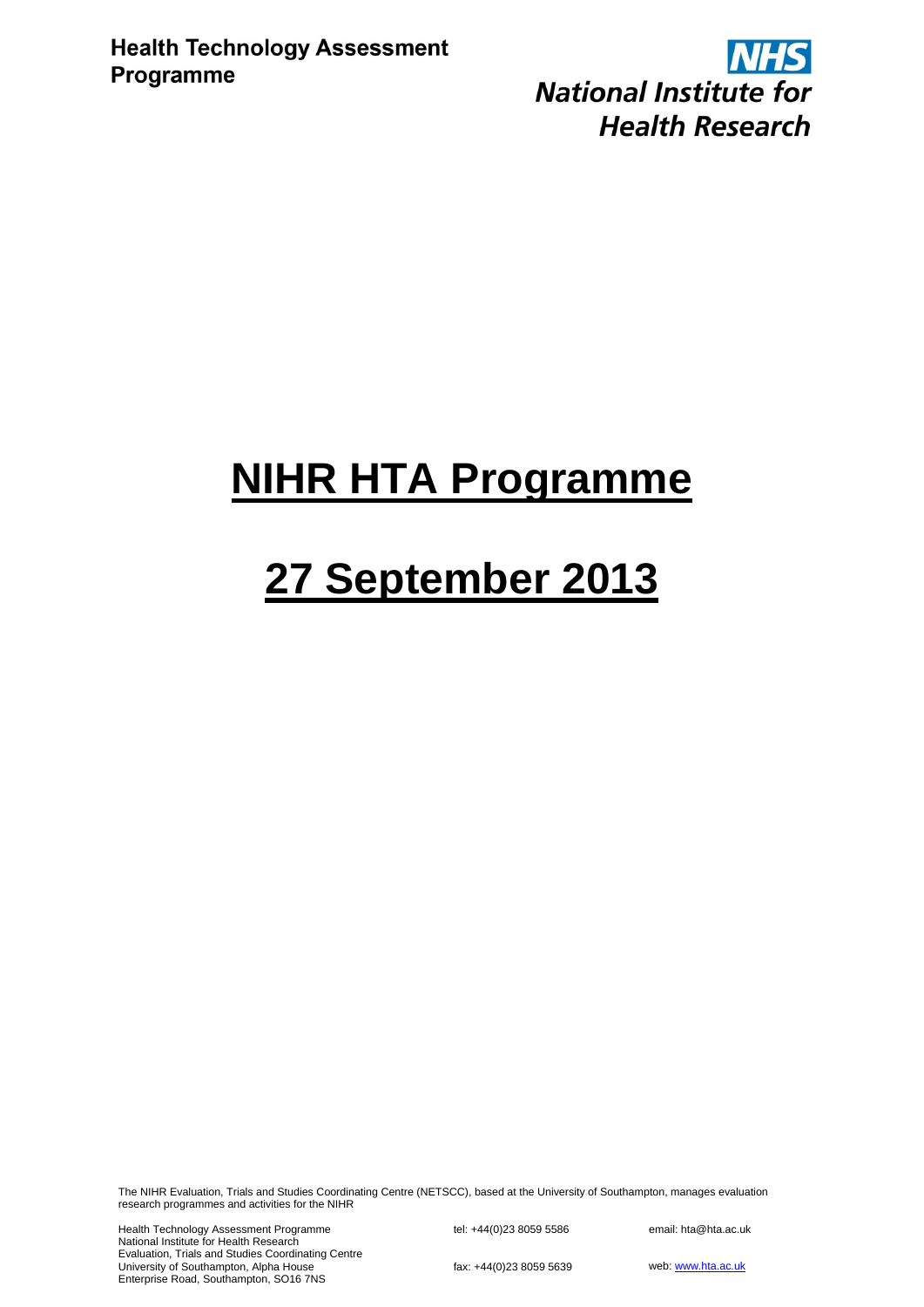#### **Protocol V2.0 3/6/2013**

**I. PROJECT TITLE**: A multi-centre randomised controlled trial comparing the effectiveness of enhanced motivational interviewing with usual care for reducing cardiovascular risk.

#### **II. HOW THE PROJECT HAS CHANGED SINCE THE OUTLINE PROPOSAL WAS SUBMITTED**

1. Additional co-investigators: Peter Whincup, Professor of Cardiovascular epidemiology, St George's University of London to add expertise in clinical epidemiology in cardiovascular disease and its risk factors as these are our main outcomes; and Nicole de Zoysa, clinical health psychologist King's College Hospital, to strengthen expertise in health psychology and training of health trainers. 2. Increase in sample size from 1,314 to 1704 as a) power of study increased to 90% as recommended by the HTA b) we have now adjusted for partial clustering in group intervention; and c) we have reduced the effect sizes to capture modest changes that are relevant at a population level as well as individual level and d) decreased significance level to control for multiple testing.

3. Change of primary hypotheses to be more closely aligned to the commissioning brief which is to reduce weight, increase physical activity and improve diet in those at high of cardiovascular disease. 4. Intensity of treatment reduced -to 10 sessions of shorter duration (in individual arm) over 12 monthsto keep costs to minimum, to focus on building momentum of therapy, to make intervention more translational, and encourage participation.

5. Role of third sector changed to supervision and collaboration as government policy changes have reduced the funding for Thamesreach and they are unable to offer substantial resources at present. 6. Costs have increased by 50% to research costs of  $\sim$ £2m-this is because the sample size has increased, we have included extra co-investigators, we have improved the quality of measurement of outcome measures and we have increased the number of health trainers and research workers so that the study can start and finish in a timely manner.

7. Stratification: the randomisation will take place after stratifying by practice and then by ethnicity (white versus African/Caribbean/South Asian/Chinese) and no longer stratifying by Primary Care Trust (PCT) level. This is as a result of our feasibility work (discussions with Public Health leads for each PCT) who identified that there was marked variation in the implementation of Health Checks and uptake by GPs.

8. Usual care: our feasibility work also identified that GPs would not welcome additional workload such as completing a standardised module on the management of risk factors for cardiovascular disease (CVD) so we have removed this. Lack of standardisation of usual care will be now addressed by randomisation within practice.

9. Milestones: the HTA suggested we were optimistic and we agree. We have increased the recruitment period to 12 months but have still been able to keep within the 4 years.

Since the conditional offer was made:

Since funding conditionally awarded we have made changes to the exclusion criteria to incorporate the feedback of the referees and increase the generalisability of the study findings. The revised exclusion criteria are: established CVD disease; severe mental illness such as psychosis, learning disability, dementia and cognitive impairment; registered blind; housebound or resident in nursing home; unable to move about independently; > 3 falls in past year; pregnancy, and advanced cancer; morbid obesity BMI >50 kg/m2; current participation in a weight loss programme. When in doubt we will seek the GP opinion and approval.

We have also increased the Patient Public Involvement (PPI) component by recruiting patient researchers who will be required to help improve the components of the intervention, network within local communities and provide local information. Whilst we will not be able to provide them with a salary they will receive training and an honorarium.

#### **III. PLANNED INVESTIGATION**

#### **1: Research Objectives**

The overall aim is to compare in a randomized controlled trial the effectiveness and costeffectiveness of two formats of an enhanced motivational interviewing intervention, group and individual, with usual care, in reducing weight and increasing physical activity in people at high risk of cardiovascular disease over a 24 months follow up.

#### **Primary objective:**

To examine whether group enhanced motivational interviewing delivered by health trainers is more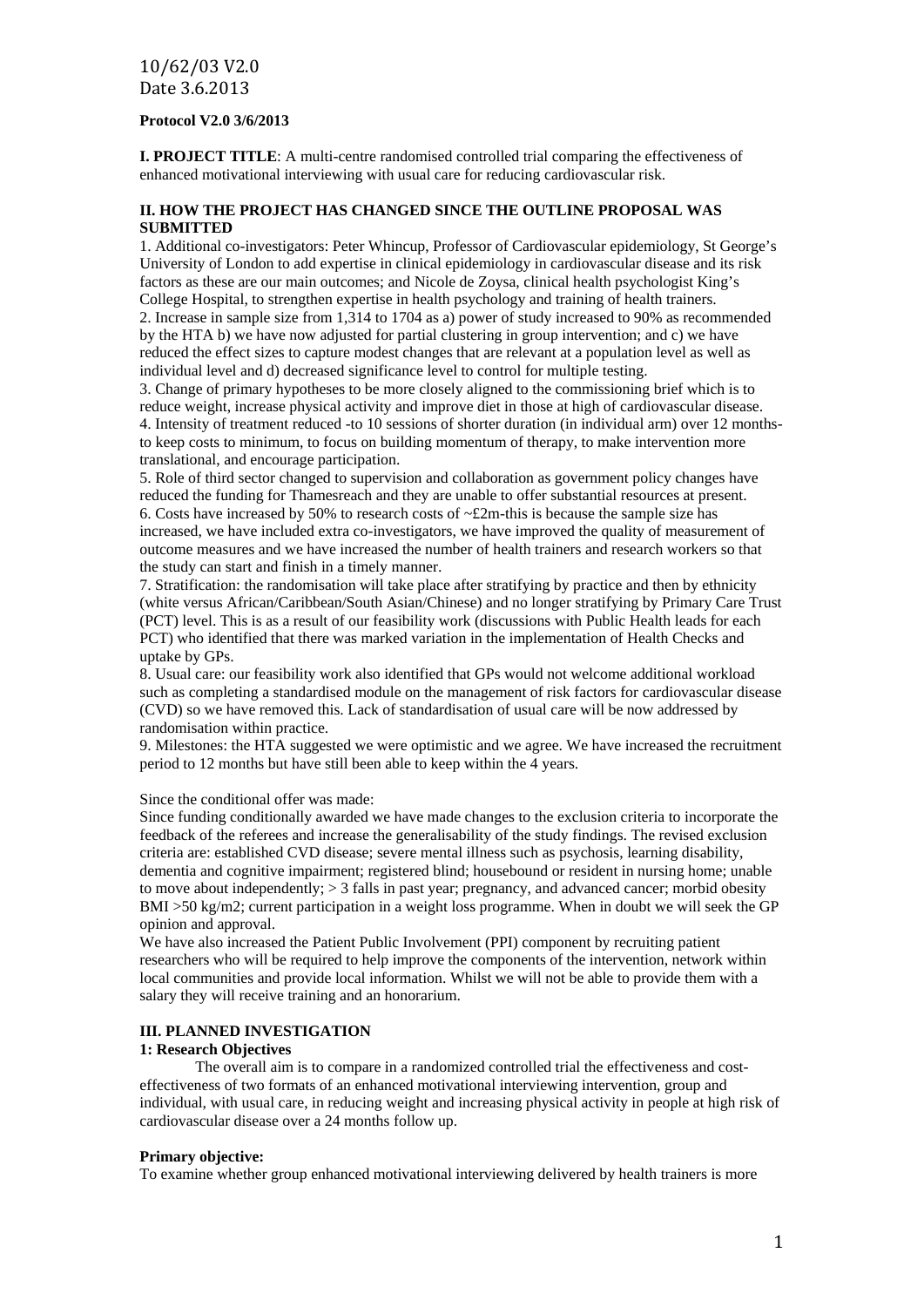effective than usual care in reducing weight and increasing physical activity 24 months later.

#### **Secondary objectives:**

a) secondary hypotheses:

i: to examine whether individual enhanced motivational interviewing delivered by health trainers is more effective than usual care in reducing weight loss or increased physical activity 24 months later

ii: to examine whether group enhanced motivational interviewing is more cost-effective than individual motivational interviewing, and usual care, in terms of quality-adjusted life years gained over the 24 month follow-up period

iii; to examine whether individual and group enhanced motivational interviewing delivered by health trainers are more effective than usual care in reducing the cardiovascular disease risk score.

b) to develop a manual based on motivational interviewing enhanced by a set of operationalised and highly teachable behaviour change techniques particularly around maintenance of healthier behaviours.

c) to conduct a process evaluation:

i: to determine the relative strengths between the different component parts of the enhanced motivational interviewing intervention

ii: to assess the fidelity of the intervention using rating scales and thematic contents analysis of sessions.

#### **2: Existing Research**

#### **Epidemiology of cardiovascular disease and its risk factors**

Cardiovascular disease (CVD) is the most common cause of death (and premature death), morbidity and disability in middle-aged and older people both in the UK and in other developed countries. In the UK it accounts for 22% of all male deaths and 16% of all female deaths. The commonest form of CVD, coronary heart disease (CHD), accounts for 94,000 deaths in the UK each year. Cardiovascular disease is highly preventable. Many of the major determinants of CVD are modifiable, including cigarette smoking, a diet high in saturated fat, obesity, sedentary lifestyle, hypertension and diabetes.<sup>14</sup> The risks of CVD vary markedly between ethnic groups. In England and Wales, compared with the general population, mortality from coronary heart disease is 50% higher in South Asians and is 50% lower in Africans and Caribbeans whereas mortality from cerebrovascular disease is highest in Africans and Caribbeans and higher in South Asians when compared with Europeans. 5

Although CVD remains the most common cause of death in developed nations, mortality rates have been falling, both for CHD and stroke. Between 1981 and 2000, CHD mortality in the UK fell by 62% in men and 45% in women).<sup>6</sup> Studies based on cohorts<sup>7</sup> and prediction models<sup>6</sup> suggested that falls in the prevalence of cigarette smoking and a decline in population blood pressure levels were important contributors to this decline. However, declines in non-HDL cholesterol (a major risk factor for CHD) were small, while physical activity levels showed no appreciable improvement and the prevalence of adiposity and obesity increased. Thus, while it is clear that population-wide changes in modifiable risk factors can bring about substantial benefits, recent changes in blood lipids (particularly non-HDL cholesterol) have been limited and rising levels of physical inactivity and obesity (and type 2 diabetes) have undermined rather than enhanced declines in CHD mortality.<sup>6,7</sup> Further efforts are needed to bring about positive changes in these factors.

#### **The evidence for dietary interventions**

Systematic reviews of randomized controlled trials (RCT) of generic dietary advice interventions have generally found small effects compared with no or minimal advise in healthy adults on mean total cholesterol and LDL cholesterol levels and small reductions in blood pressure but HDL cholesterol and triglyceride levels were unchanged. Most studies were in the United States with a short average duration of 10 months.<sup>8</sup> Compared with usual care, dietary instruction interventions produce modest weight losses and these diminish over time.<sup>9</sup>

#### **The evidence for increasing physical activity**

Physical inactivity increases overall mortality and the risk of many diseases including CVD and diabetes.<sup>10</sup> The Department of Health advises adults to perform at least 30 minutes of at least moderate intensity physical activity on 5 or more days weekly, in at least 10 minute bouts, for optimum health benefits.<sup>10</sup> Moderate intensity activity makes one warm, increases breathing and heart rate, but still allows talking. Walking is the commonest of physical activity in adults and is promoted as a near perfect exercise as it has the lowest risk of harm and is now UK public health policy.<sup>11 12</sup>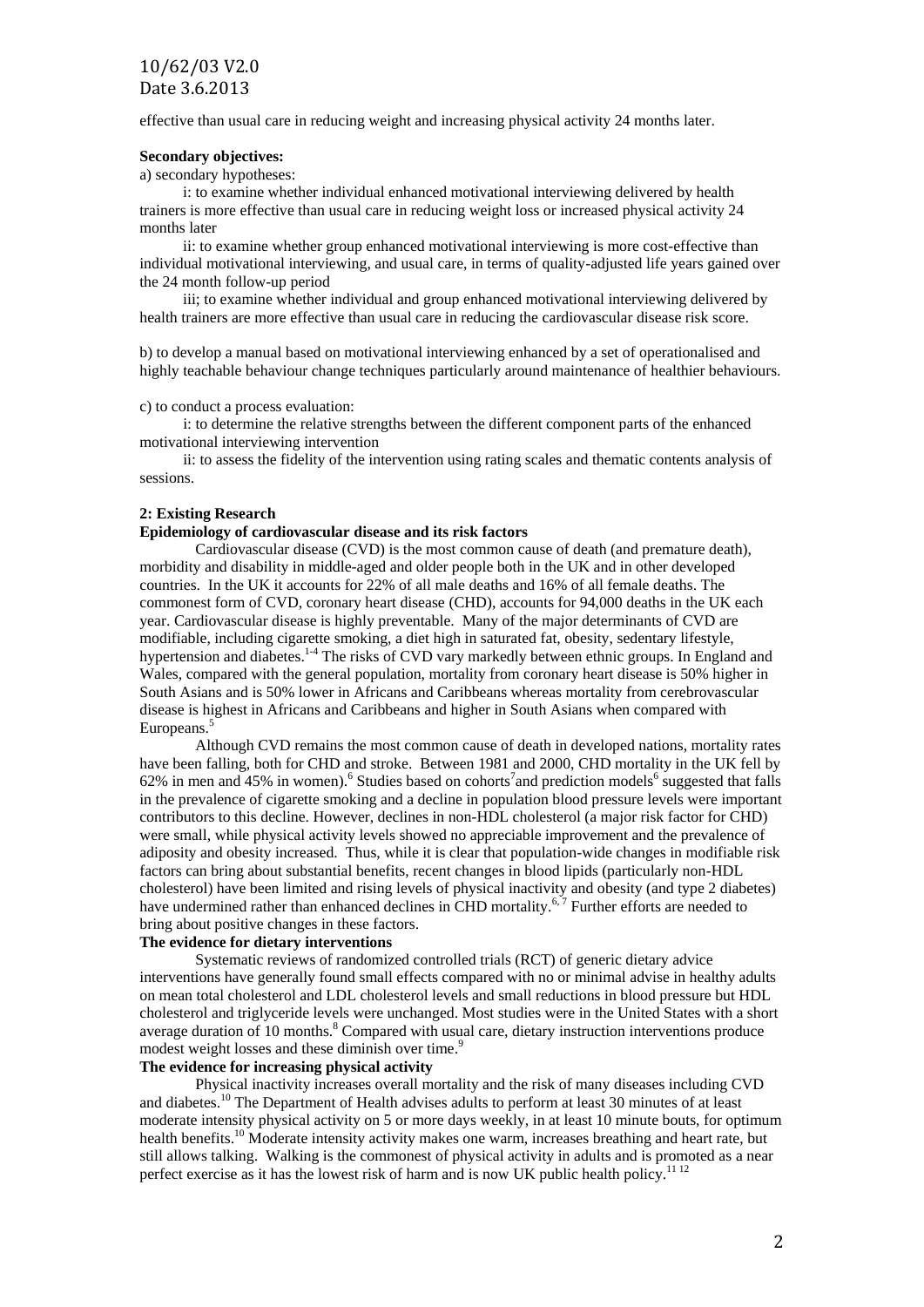In England 39% of men and 29% of women self-report achieving the recommended physical activity levels.<sup>13</sup> However objective assessment of physical activity using accelerometers in a subsample of the Health Survey for England found that only 5% of men and 4% of women aged 35 to 64 years and 5% men and 0% of women aged 65 years or more achieved the recommended levels.<sup>13</sup> A Cochrane review of 17 RCTs reported moderate positive short term increases in physical activity but findings were limited since most studies used self-report measures in motivated volunteers.<sup>14</sup> There is mounting evidence that the use of pedometers as a method of self monitoring aids can increase physical activity and improve health in the short term.<sup>15</sup> Social support and cognitive behaviour therapy (CBT) strategies rather than health education alone are now recommended in older adults.<sup>16</sup>

#### **Multiple risk factor interventions**

Several reviews and meta-reviews have repeatedly observed that interventions that target multiple modifiable risk factors (improving diets, decreasing weight and increasing physical activity) are more effective than targeting a single risk factor, if they target populations at high risk for CVD and use a psychological theoretical framework. The Cochrane Heart Group systematic review observed that techniques based on instruction and information such as workshops, lectures, provision of written material, assignments, shopping tours and cooking sessions were associated with small improvements in lipid levels and reducing blood pressure especially when embedded in a theoretical framework related to behaviour change.<sup>17</sup>

#### **The evidence for motivational interviewing**

Motivational interviewing (MI) pioneered behaviour change therapies.<sup>18</sup> It is designed to strengthen an individual's motivation and movement towards a specific goal by eliciting and exploring a person's own arguments for change. MI is characterized by 3 key theoretical constructs about communication: collaboration (as opposed to confrontation); evocation (as opposed to didactic reasoning) and patient autonomy (as opposed to authoritative style). The key skills in MI are the ability to express empathy (which includes understanding the patient's ambivalence towards changing behaviour), support self efficacy, roll with resistance and develop discrepancies between the patient's values and current behaviours. The appeal of MI is that it is brief, can be delivered by a range of health providers and has a competency framework. Systematic reviews and meta-analysis have consistently shown that MI techniques have a moderate effect on diet and exercise (effect sizes (d) of 0.53 standard deviations in 4 RCTs).<sup>19</sup> In another meta-analysis of RCTs, weight reduction had a significantly large pooled effect (d=0.72) with a smaller but still significant pooled association for reducing cholesterol  $(d=0.27)$  although the number of trials were few.<sup>20</sup>

The limitation of MI is that its effects can be short-lived. In an HTA funded RCT, we observed that MI alone was not associated with improved glycaemic control in people with type 1 diabetes but adding CBT skills to the MI intervention improved its effectiveness significantly.<sup>21</sup> During the process evaluation, we found that MI helped people to become more ready to change their behaviors but the change was less likely to be implemented without additional support.<sup>22</sup> However the evidence for enhancing MI with CBT is not consistent as the landmark Combine Study (Combined Pharmacotherapies and Behavioral Interventions for Alcohol Dependence) did not demonstrate increased abstinence in those receiving the psychological intervention.<sup>23</sup>.

#### **A taxonomy of behaviour change techniques**

The epidemic of modifiable risk factors for CVD, and the limitations of current models of lifestyles interventions (mostly information giving or advice or brief motivational interviewing) in particular their short-term effects, is leading to a search for more sophisticated and targeted behavioural interventions.<sup>24</sup> For instance, systematic reviews of the components of behavioural interventions that appeared to be most effective in improving diet and physical activity were based on self regulatory behaviours such as goal setting, self monitoring, giving feedback, utilizing social support, and motivational interviewing. Interventions based on a psychological theory, such as the Theory of Planned Behaviour (TPB)<sup>25</sup> were more effective, as were those for high risk populations. There is less evidence to support the case for any minimum threshold of intensity, mode of delivery, intervention provider and setting.<sup>17, 24, 26</sup> Strategies to prevent relapses and to increase the maintenance of healthier lifestyles over longer periods remain poorly understood and understudied. Evaluating interventions in the context of a taxonomy of behaviour change techniques and an intervention map offer a framework that is easier to teach, test, replicate and translate.<sup>25-27</sup>

#### **Cardiovascular risk**

**We will utilize pre-existing NHS techniques for identifying patients who are at high risk of developing cardiovascular risk. GP electronic patient record systems such as EMIS and VISION use the most up-to-date health check indices (smoking, age, ethnicity, cholesterol etc) in its calculation of CVD risk. In addition, we will seek to recruit patients who have received a high risk score using the NHS health check.**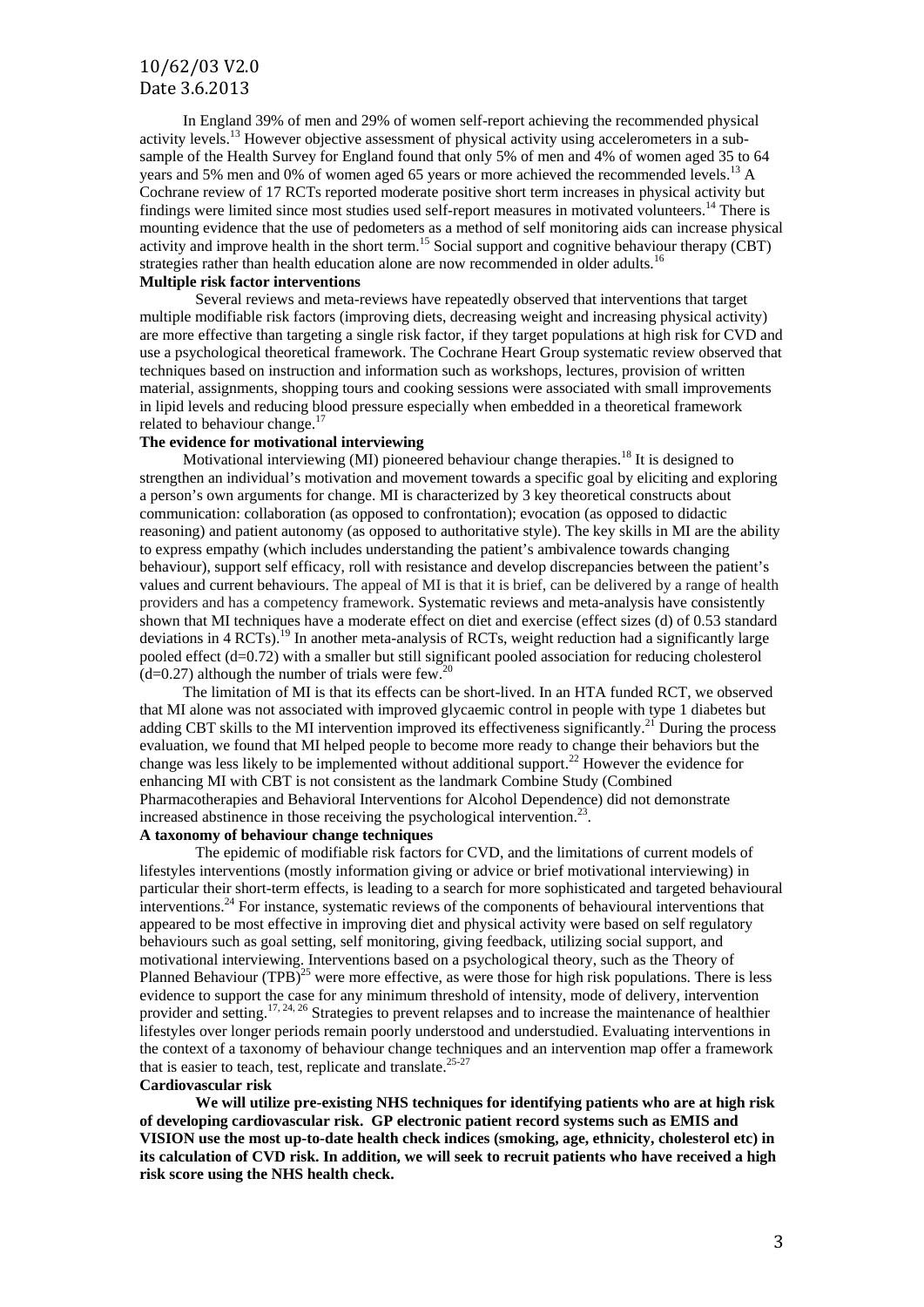The NHS Health Checks programme is part of the Department of Health's long term vision for the future of public health in England.<sup>28</sup> It offer checks to all those aged 40 -74 years without a known diagnosis of vascular disease with the aim of primary prevention of heart disease, stroke, diabetes and kidney disease and reduce health inequalities. The risk assessment includes collection of demographic data, family history, smoking status, cholesterol, blood pressure and a diabetes filter using computerised risk engines such as QRISK, QRISK2 or the Framingham. An individualized management plan is then given according to the risk assessment to support lifestyle changes such as referral to smoking cessation, exercise prescriptions, lifestyle advice and signposting to local resources. Usual care does vary between the primary care trusts (PCTs) depending on local needs, priorities and resources.

#### **The role of health trainers**

A key tool in addressing health inequalities is the deployment of health trainers into the public health workforce. They are usually drawn from the local community they serve and trained in a variety of settings with national accreditation (www.nice.org.uk/Guidance/PH6). Health trainers'/**healthy lifestyle facilitators** roles include identifying clients from hard to reach, disadvantaged groups, work 1:1 with them to assess their lifestyle and wellbeing, identify problem areas, setting goals, supporting behaviour change and monitoring and review their clients' progress. Their potential to deliver more sophisticated interventions, including in a group format, has yet to be studied.<sup>29</sup> **Summary**

The potential large benefits at the population level from further modest downshifts by modifying diets, reducing weight and increasing physical activity are considerable. Identifying the most effective intervention targeting lifestyle changes remains a challenge for researchers and policy makers. MI is an intervention that has broad appeal for its collaborative patient centred style, brevity, evidence base and deliverable by multiple providers. The effects of MI could be enhanced by embedding it into a taxonomy of specific health behaviour change techniques, such as setting personal goals, delivering skills via self guided materials, offering physical tools to self monitor such as pedometers, offering guidance and feedback.. The relative effectiveness of group versus individual remains uncertain but the former offers 'automatic' social support and may be more cost-effective. We propose to compare the effectiveness of 10 pre-specified behaviour change techniques (integrating MI with CBT and underpinned by the TPB and Social Cognitive theory) in improving diets, reducing weight and increasing physical activity in those at high risk of CVD over 24 months.

We propose to compare the effectiveness of 10 pre-specified behaviour change techniques in improving diets, reducing weight and increasing physical activity in those at high risk of CVD over 24 months in two format, group or individual, with usual care.

#### **3: Research Methods**

#### **Design**

This is a 3 parallel arm multi-centre randomised controlled trial for people screened as at high risk for CVD. As participants of the group enhanced motivational interviewing arm, but not in the other two arms, are clustered within groups we have a partially clustered (or nested) design. Randomisation will be stratified first by general practice and second by ethnicity (white and African/Caribbean/ south Asian/Chinese) within practice. The advantage of stratification is that it will ensure that variations in usual care at PCT and at practice level (such as use of different CVD risk engines) will be controlled for by design while ethnicity will also be reasonably well balanced between treatment groups. We will request International Standard Randomised Controlled Trial Number (ISRCTN) registration as part of the NIHR Portfolio studies.

#### **Setting**

The South London Health Innovation and Education Cluster (HIEC) will be used as the setting. We have chosen the HIEC because it includes 11 PCTs across South London (Bexley, Bromley, Croydon, Greenwich, Kingston, Lambeth, Lewisham, Richmond & Twickenham, Southwark, Sutton & Merton, Wandsworth) that are linked to each other by an educational and training infrastructure and inherent in this infrastructure is an efficient method for recruitment. To date, 10 PCTs have officially agreed to collaborate (see supporting documents). The south London HIEC has additional advantages: the population is nearly 3 million residents; nearly a quarter of the south London HIEC is either of African, Caribbean or South Asian, origin ensuring that these high risk groups for CVD are represented in the study population; it spans the range of population densities, urbanization and socioeconomic profiling; we will recruit from research naïve surgeries and this will increase their productivity and profile; the same framework can be reused for rapid dissemination of our findings; it will be cheaper than a multi-centre study across the UK as research resources can be shared across adjacent PCTs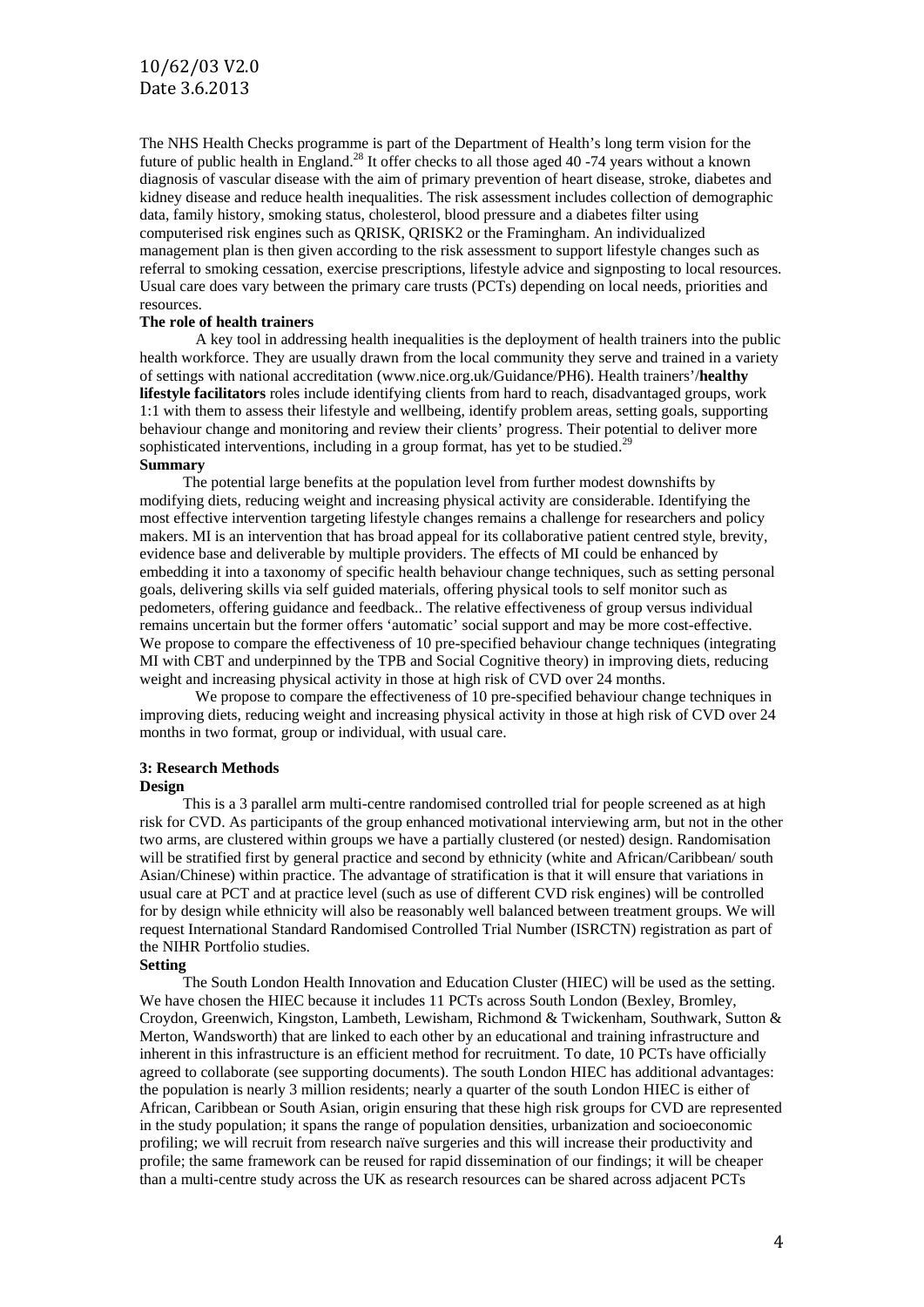during periods of varying workload; the same PCTs constitute the south London cardiac and stroke network [\(www.slcsn.nhs.uk\)](http://www.slcsn.nhs.uk/) which is collaborating with this study. A limitation is that the south London sample may not be representative of the rest of the UK and not address the health inequalities between the north and south of the UK. However, there are many pockets of health inequalities within south London that mirror the rest of the UK and we are unique in being the only geographical setting that has significant proportions of Africans, Caribbeans and South Asians to address ethnicity in the design [\(http://data.london.gov.uk\)](http://data.london.gov.uk/).

#### **Target population**

The case definition includes adults age 40-74 years who screen positive for high CVD risk on the NHS Health Checks, defined as having a 20% or higher chance of having a fatal or non fatal cardiovascular event over the next ten years and not known to have cardiovascular disease or to be on the diabetes, kidney, atrial fibrillation or stroke register. In the South London HIEC, all PCTS have/will be implementing the Health Checks by the end of 2011. There is little data available to estimate the size of the target population. We used the pilot data from Lambeth and Wandsworth which had 30% and 58% response rates respectively to their first wave of invitations giving an average response/uptake rate of 40%. We estimated that about a third of patients who do ultimately take up the invitation for a Health Check will have a CVD risk score of >20% bearing in mind that the risk increases markedly for the older adult. Based on an approximate 600,000 adults age 40-74 years registered in practices with list sizes **>5000k** within the HIEC and not on a disease register, then we estimate approximately 11,350 potentially eligible people per year to recruit from. Assuming a conservative participation rate of 25% into this study the target population is sufficiently large enough to achieve our sample size of ~1,700 participants.

#### **Study criteria**

The inclusion criteria are: being fluent in conversational English; permanent residents and planning to stay in the UK at least ¾ of year. In our local experience of conducting epidemiology and clinical trial studies, 5% of the African, Caribbean and South Asian population are itinerant which increases the risk of attrition, non-completion of the intervention and difficulty of measuring postrandomization factors.

The exclusion criteria are: established CVD disease; severe mental illness such as psychosis, learning disability, dementia and cognitive impairment; registered blind; housebound or resident in nursing home; unable to move about independently; > 3 falls in past year; pregnancy, and advanced cancer; morbid obesity BMI  $>50 \text{ kg/m2}$ ; current participation in a weight loss programme. When in doubt we will seek the GP opinion and approval.

#### **Screening and recruitment**

The sampling frame will be GP practices with list sizes greater than **5,000** patients. This represents around a quarter to third of all practices in the HIEC PCTs. To recruit patients from every practice in the HIEC is not cost beneficial as smaller practices are less likely to be operational with the Health Checks and to have fewer patients to recruit from. Unless there is a Health Checks register, patients with CVD score >20% risk will be identified by screening the databases using a search strategy based on a range of terms including READ codes which will be validated and tested for testretest reliability before inception. The GP **or the health care provider completing the health check** will invite those who have a CVD risk score  $>20\%$  to participate in the study and after the patient has given permission to be contacted a researcher will invite the patient into the study.

#### **Baseline data**

This will be collected prior to randomisation

**Sociodemographic**: data on age, gender, self-report ethnicity and migrant generation status, occupational status, educational attainment, marital status, literacy will be collected.

**Biomedical**: weight, height, body mass index, waist circumference, lipids and HbA1c. We are not measuring fasting glucose as it is not essential to the current diagnosis criteria for diabetes. Weight will be measured in light clothing, without shoes on the Class 3 Tanita SC240 weighing digital scale to 0.01 kg for weight and body fat composition. Height will be measured to 0.1 cm using using SECA stadiometers with the supported stretch stature method. These will be used to calculate body mass index (weight/height<sup>2</sup>, kg/m<sup>2</sup>). Waist circumference will be measured horizontally halfway between the lowest rib and the upper prominence of the pelvis using a non-extensible steel tape against the bare abdomen. Blood pressure and resting heart rate will be measured with the Omron 1025 digital BP monitors using standardised procedures of the average of 2 readings 1 minute apart while seated. The QRISK2 score will be the research measure of CVD risk.

#### **Lifestyles:**

**i) smoking status**: if current how many cigarettes/day, ex-smoker (for how many years) and never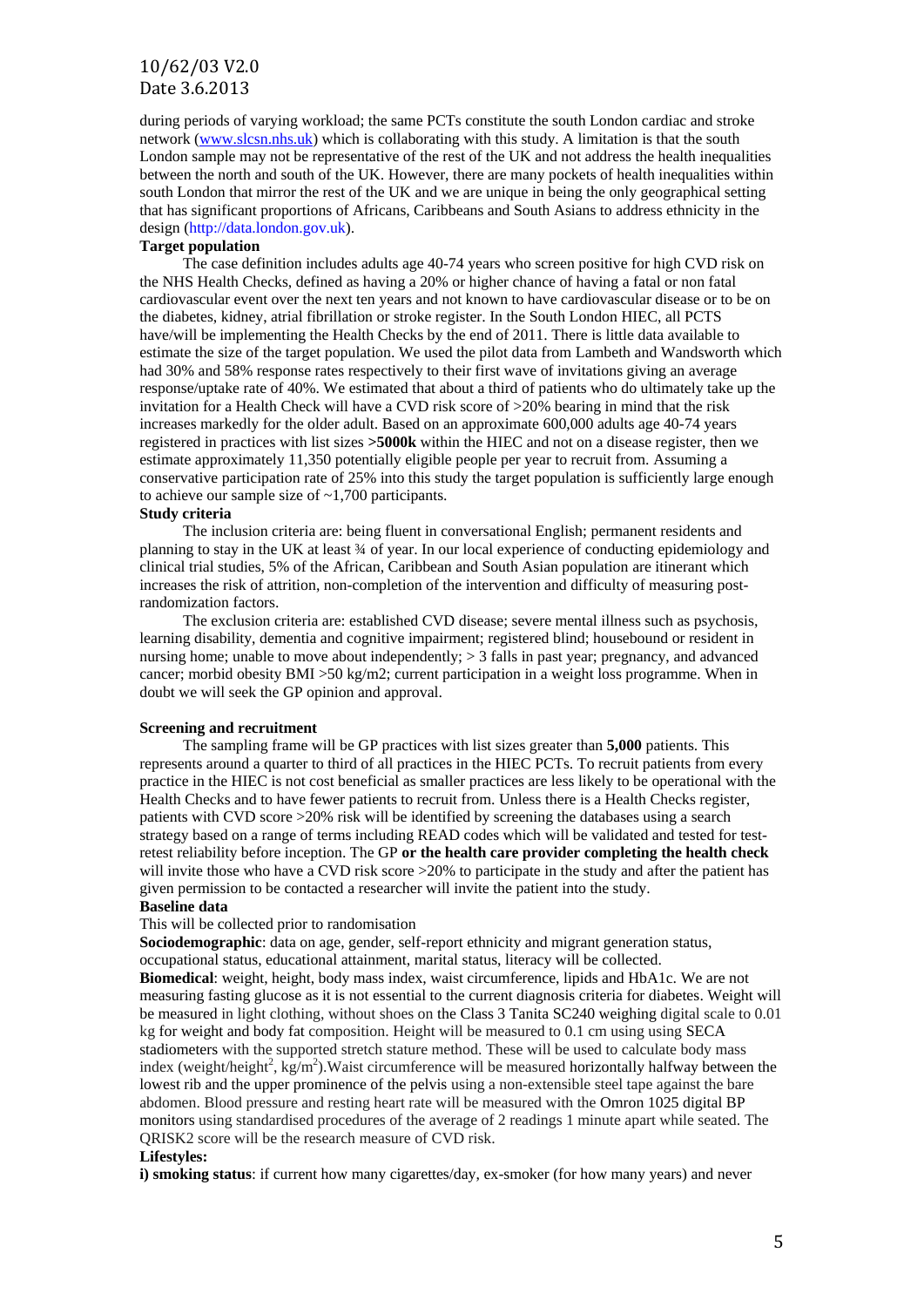smoked. We will collect and store blood samples for later measurement of cotinine levels. ii) alcohol intake will be measured using the Alcohol Use Disorders Identification Test.<sup>30</sup>

**iii) physical activity** will be measured objectively using the Actigraph GT3X accelerometer, a tri-axial sensor movement sensor which also records step counts. The Actigraph instrument has been validated in comparison with doubly labeled water.<sup>31</sup> The participant and the outcome assessor are blind to the readings. Participants will be given verbal and written instructions: how to attach the accelerometer, to remove when sleeping or when it might get wet or during contact sports, to wear the accelerometer for seven consecutive days, and keep to their normal routine. Participants will be included in all analyses if they have completed at least four weekdays of accelerometer monitoring. We will ask participants to keep a log of activities including sedentary ones to assist with the qualitative interpretation of the data. **iv) dietary intake** will be assessed using four approaches. A standardized multiple-pass 24-hour dietary recall will be carried out as it can be more objective and more reliable as a measure of change in intervention studies; data will be entered and nutrient intakes obtained using a standard validated computerized interview software programme. Researchers will be trained to follow a standardized protocol, ask neutral probing questions to encourage recall of food items, and taught about different methods of food preparations and brands in different cultures. Portion size will be assessed food photographs to estimate daily calorie intake.<sup>32</sup> The European Prospective Investigation of Cancer food frequency questionnaire will be used to collect information on usual intakes of a wide range of food items.<sup>33</sup> Total and non-HDL cholesterol will be measured as a proxy biomarker of change in dietary fat intake.

#### **Psychological:**

**i) health beliefs** about diet, exercise, perceptions of risk for developing CVD and related conditions will be measured by the Brief Illness Perception Questionnaire adapted for perception of risk.<sup>34</sup> Selfefficacy measures for diet and physical activity will be included as psychological processes we are seeking to change during the intervention.<sup>35</sup>

ii) depressive symptoms using the 9-item Patient Health Questionniare<sup>36</sup> as depression is associated with worse outcomes in CVD.<sup>3</sup>

**iii) Health Foundation Segmentation** model that measures people's psychological traits towards health behaviours which the Department of Health intends to apply to its future health promotion and social marketing programmes to support specific behaviours.<sup>38</sup>

Research workers will be trained in conducting standardised anthropometric measures with repeated training and supervision at quarterly intervals to ensure reliability. They will be trained by a dietician in the coding of different cultural foods and neutral probing techniques for improving recall. All equipment will be calibrated daily.

#### **Randomisaton and allocation concealment**

Randomisation of participants, stratified by practice and ethnicity, will be conducted by the data manager from an independent Clinical Trials Unit (King's College London) using a computer generated randomisation blocks of random sizes. Allocation concealment will be ensured as the randomisation list will be held in password-locked computer and ACCESS programme. The data manager can only reveal to himself and then the researcher the next allocation after entering the details of the next participant recruited. As this is a complex intervention, it is not possible to conceal to the allocation to the participants or the health trainers. Assessors and technicians will be blind to the allocation for the primary and secondary outcomes. There is a small inevitable risk that allocation will be revealed to the outcome assessors which we will aim to minimise by asking participants not to reveal their allocation. **Planned interventions**

#### **Group 1: Usual care**

GPs participating in the surgery will be expecting to follow their local Health Check pathway for those who have a CVD risk score >20%.

#### **Group 2: Usual care and group enhanced motivational interviewing Theoretical framework:**

The intervention will be based on TPB<sup>39</sup> for initiation of behaviour change. The TPB states that in order to change behaviour, people need to form an intention. Intention formation is influenced by three constructs: i) expected value or positive attitude (people see the value in making the change); ii) subjective norm (significant others and peers also value the change); iii) self efficacy (people believe they are capable of making the change).

Our intervention will tap into all three constructs using principles and techniques from  $MI^{18}$ ,  $CBT<sup>40</sup>$  and social cognitive theory<sup>41</sup> (Figure 1). MI will be used to support participants in forming healthy intentions. MI is a directive focused non-judgemental person-centred counseling style that aims to work with resistance around behaviour change. It aims to support the commitment to change and the belief or self efficacy that change can happen.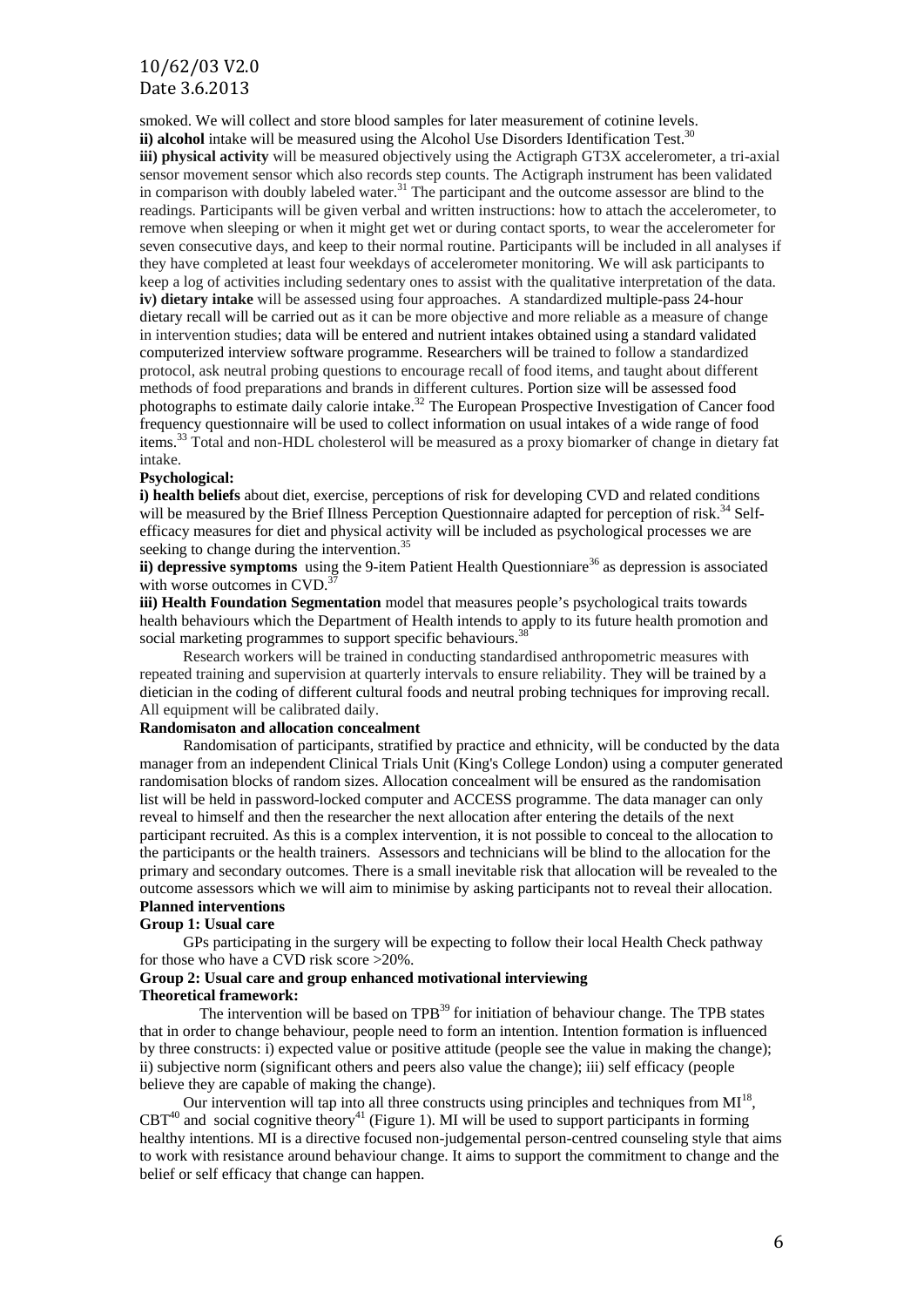Hobbs and Sutton highlight the gap between translating intention into action and illustrate how CBT can be applied to bridge this gap.<sup>40</sup> For this intervention, techniques from CBT will be used to support the transition from intention to action, and action to maintenance.<sup>42</sup> Identifying and challenging unhelpful thoughts or thinking styles can promote more positive emotions and behaviours (see angina plan at www.anginaplan.org.uk). For example,

'When I get breathless after some exercise (bodily sensation) this means I am going to damage my heart (incorrect cognition)' or

'I have eaten one doughnut (behaviour) –I might as well eat the whole bag (all or nothing cognition)'.

Social cognitive theory emphasizes the importance of significant others in shaping people's behaviours. The TPB also highlights this aspect through the 'subjective norm' construct. In our intervention, social networks from the participants own life and/or group members (in the group arm) will be actively utilized to provide practical and emotional support and opportunities for modeling health behaviours during all phases of the intervention. Manual

We will conduct a scoping study to identify manuals published in English in the last 5 years for interventions that aim to improve diet and/or physical activity in the peer reviewed and grey literature. The aim is to map the quality, contents and cultural diversity of these manuals to inform the content of our intervention. The clinical psychologist will devise the intervention based on the synthesis of scoping study and on our expertise in developing lifestyles interventions. It will be piloted to a purposive group of 10 people with high risk of CVD using thematic content analysis of audiotaped sessions. We will use an iterative process to draft the manual and refine the technology over 2-3 cycles. The manual will be in two parts. Part 1 will be the training manual and the curriculum. It will contain the aims of, and rationale for, the intervention and the teaching methods to be used to train the health trainers: medical information on CVD and related disorders such as obesity and type 2 diabetes, and their risk factors; current medical management of these risk factors; description and training in 10 behaviour change techniques based on motivational interviewing skills training and from CBT and social cognitive theory.<sup>27</sup> Part 2 will be used by both the health trainer and the participant and constitutes the progamme of sessions; worksheets for each session with key learning points; a menu of self monitoring techniques; instructions on how to apply them eg pedometers; free text for individualized goal setting; and information about the nature, course and management of CVD and its risk factors. The literacy level of Part 2 will be set at around age 7 years.



#### **Figure 1: Intervention map of enhanced motivational interviewing for CVD risk scores > 20%**

**Programme**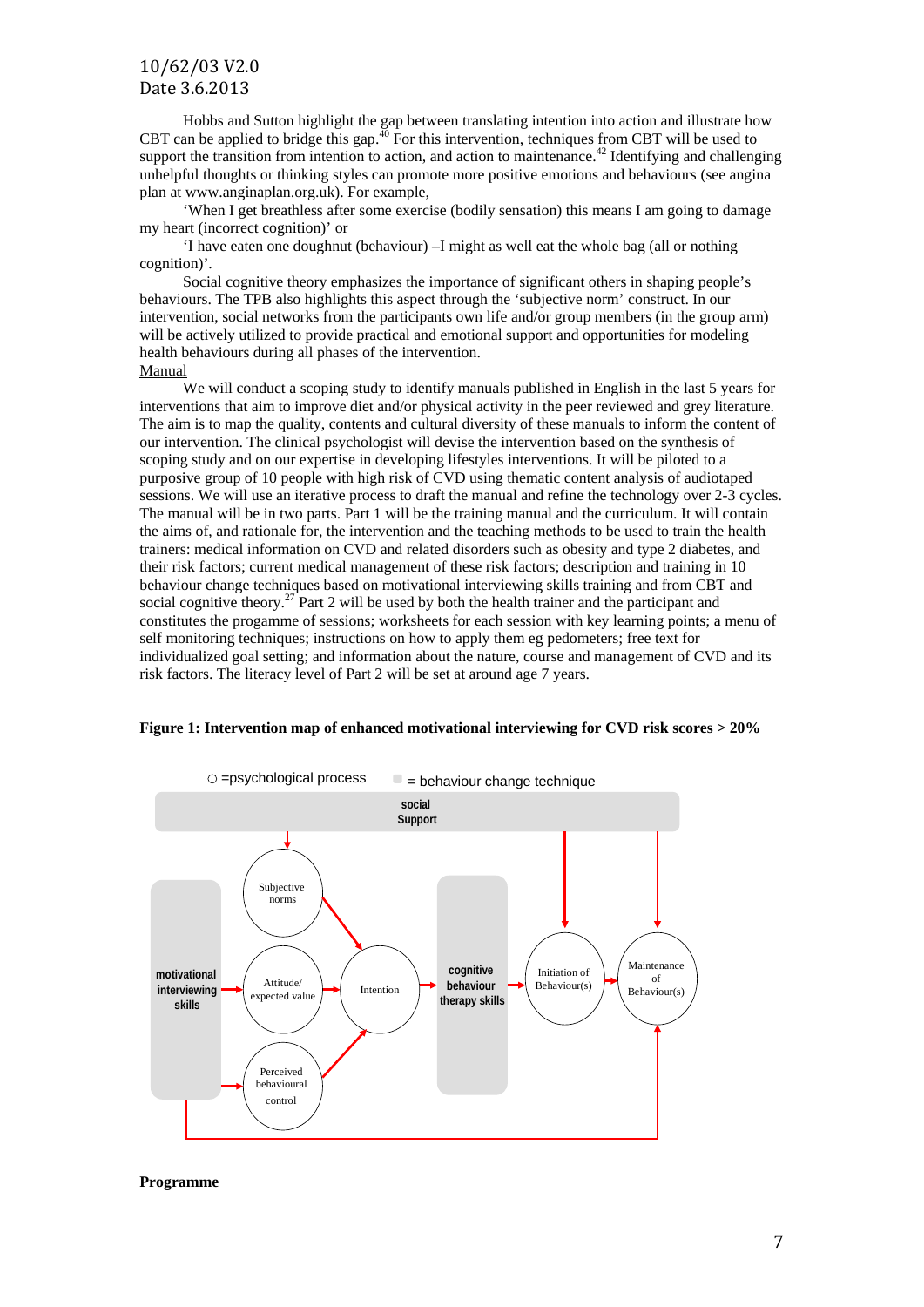The programme will consist of 10 sessions spread quarterly over 12 months. The intensive phase will consist of 6 weekly sessions at the beginning of the first quarter. The first 3 sessions will focus on physical activity and the second 3 sessions on diet. The maintenance phase will consist of 4 sessions delivered at 3, 6, 9 and 12 months. Each session will be structured to deliver a minimum amount of information using specific techniques. The contents will focus on early setting of new goals and early targeting of maintenance techniques. Those randomised to the group enhanced motivational interviewing will be encouraged to use the peer learning and peer support environment to facilitate change during the intensive phase and maintenance phase. Each group will have a maximum of 10-11 participants and sessions will last 90 minutes. The intervention will be delivered in local venues such as community halls and health centres. In between sessions and during the follow up participants will be encouraged to communicate with each other (in group arm) and health trainer (both individual and group). We will include novel methods and teaching aides to supplement the delivery of behaviour change techniques such as visual aids of food labels/cue cards, exercise demonstrations, video/audio material of patient testimonials, behavioural surveys, activity based learning around menu planning, cooking workshops. We will use a range of e-technology tools (mobile texts, social networking sites, skype, iPhone apps). At the last session, participants will be encouraged to send in self monitoring data during the second 12 months of follow up as they wish which will be followed up by tailored communication by the health psychologist. The 10 behaviour change techniques are categorized as: MI: i) active listening (verbal communication using Open questions, Affirmations, Reflections, Summaries (OARS) and non verbal communication); ii) managing resistance; iii) directing change; iv) supporting self-efficacy; v) elicit-provide-elicit (to check understanding of health information) and

CBT: vi) CBT formulation (highlighting role of thoughts in maintaining unhealthy behaviours); vii) goal setting; viii) behavioural experiments; ix) implementation intentions (the 'if…then…'situation); x) relapse prevention strategies such as concurrent recovery monitoring.

| Table 1: Proposed programme of sessions                           |                                                                                                                                                                                                                                                  |
|-------------------------------------------------------------------|--------------------------------------------------------------------------------------------------------------------------------------------------------------------------------------------------------------------------------------------------|
|                                                                   | <b>INTENSIVE PHASE</b>                                                                                                                                                                                                                           |
| <b>SESSION 1:</b><br><b>PHYSICAL</b><br><b>ACTIVITY</b><br>Week 1 | Aim: introduce intervention $+$ increase perceived value of making changes<br>Examples of delivery: elicit patient view and increase motivation by<br>reinforcing change talk;, instruction on use of pedometer; goal setting<br>around activity |
| <b>SESSION 2:</b><br><b>PHYSICAL</b><br><b>ACTIVITY</b><br>Week 2 | Aim: increase extrinsic reward (social context) & reduce intrinsic barriers<br>Examples of delivery: enlisting social support in increasing physical<br>activity; review pedometer feedback; prompt implementation intentions                    |
| <b>SESSION 3:</b><br><b>PHYSICAL</b><br><b>ACTIVITY</b><br>Week 3 | Aim: To maintain physical activity changes<br>Examples of delivery: Discuss lapse triggers such bad weather, muscle<br>pains; prevention strategies such as self monitoring of progress; feedback;<br>social support                             |
| <b>SESSION 4:</b><br><b>DIET</b><br>Week 4                        | Aim: To increase perceived value of making dietary changes<br>Examples of delivery: elicit-provide-elicit re benefits and missing<br>information; instruction on use of food diaries; goal setting on dietary<br>changes                         |
| <b>SESSION 5;</b><br><b>DIET</b><br>Week 5                        | Aim: to support making activity changes in social context<br>Examples of delivery: enlist social support -identifying family, friends and<br>work colleagues to improve diets; instructions on cue cards                                         |
| <b>SESSION 6:</b><br><b>DIET</b><br>Week 6                        | Aim: To maintain dietary changes<br>Examples of delivery: discuss relapse triggers such cravings, mood, stress<br>and prevention strategies such as implementation intentions                                                                    |
|                                                                   | <b>MAINTENANCE PHASE</b>                                                                                                                                                                                                                         |
| <b>SESSION 7</b><br>3 months                                      | Aim: Feedback obstacles & rewards<br>Examples of delivery: review of goals problem solving; implementation<br>interventions; feedback via e-technologies                                                                                         |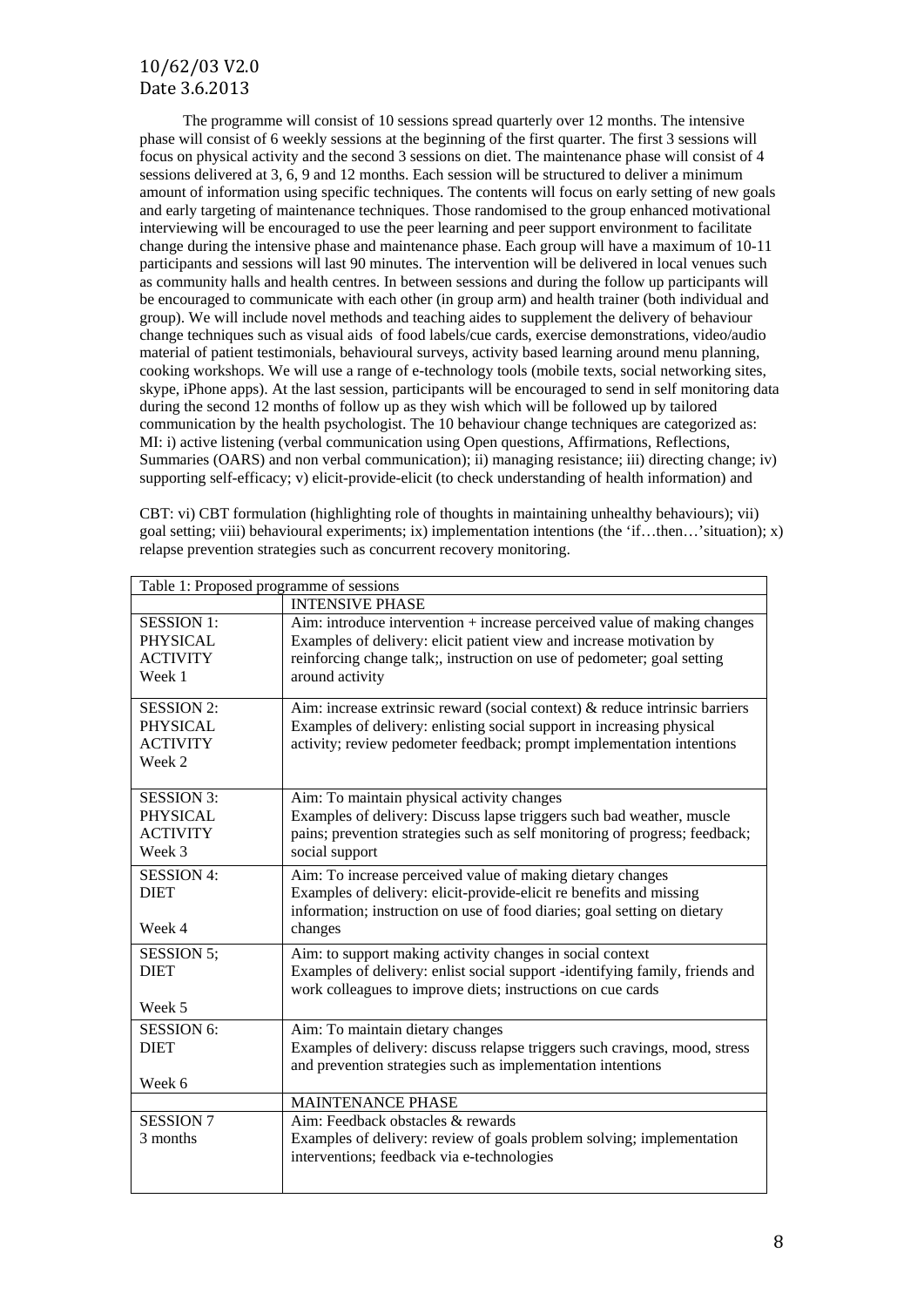| <b>SESSION 8</b>  | Aim: Feedback obstacles & rewards                                                                                                               |
|-------------------|-------------------------------------------------------------------------------------------------------------------------------------------------|
| 6 months          | Examples of delivery: review of goals problem solving; implementation                                                                           |
|                   | interventions; feedback via e-technologies                                                                                                      |
|                   |                                                                                                                                                 |
| <b>SESSION 9</b>  | Aim: Feedback obstacles & rewards                                                                                                               |
| 9 months          | Examples of delivery: review of goals problem solving; implementation<br>interventions; feedback via e-technologies                             |
| <b>SESSION 10</b> | Aim: to plan long term maintenance of lifestyle changes                                                                                         |
| 12 months         | Examples of delivery: social support such as tailored communications;<br>maintenance contract for long term change; feedback on self monitoring |

#### **Training the health lifestyle facilitator**

The **healthy lifestyle facilitator** will be at NHS Band 3 level. They will be employed by King's College Hospital and seconded as appropriate to the PCT. We will recruit 8 full time equivalent **healthy lifestyle facilitators** (approximately 1 per PCT) **for one year full time and one year part time**. We will aim to attract local people such as established volunteer health trainers or people with CVD and embed the intervention into the community. The training programme will last 2-3 months full time. The teaching techniques we will use to train the health trainers will be mostly practical with role play, observe training videos, working though case scenarios, supervision of training cases, audiovisual feedback using Smartyoutube, working individually and in groups, rating scales for selfsupervision and for competency, and training by Thamesreach on signposting to local social welfare resources. They will be given a group of 5-10 patients to deliver the first 6 intensive sessions and receive individual supervision by clinical psychologist (NDZ). The health trainer will be ready to administer the intervention when they have achieved competency in MI.<sup>43</sup> **Healthy lifestyle facilitators (HLFs)** will be expected to offer sessions between 8am -9pm as flexibility to participants in full time work or have carer roles. Cultural and religious awareness will be built in. During the intensive phase, weekly supervision will be given in groups of 5 health trainers where caseload and contents of sessions will be reviewed by the health psychologist (KW) with the aim of checking adherence to the manual and this will become monthly supervision during the maintenance phase. We will adapt existing competency frameworks for behaviour change techniques to this study.<sup>44-46</sup> There will be a protocol for redlining if the health trainer falls below the performance criteria for protocol adherence s/he is prohibited from taking on new cases until adherence can be demonstrated to improve. 44

#### **Group 3: Usual care and individual enhanced motivational interviewing**

This will have the same components as group 2 but the components will be delivered individually. There will be no opportunity/expectation/guidance for participants to form groups with each other in between sessions. Sessions will last 30 minutes. We have kept the number of sessions the same and reduced the duration of each session to approximately match for attention in the two groups. **Measurement of outcomes** 

Interim and outcome assessments will be collected by research workers using standardized approaches in both intervention and control groups. Outcome assessments focus on objective measurements (weight change, accelerometer-based physical activity measures, blood lipids, HbA1c). All laboratory analyses will be carried out by technicians blind to allocation. The main outcome will be treatment differences between the arms at 24 months, with an interim assessment at 12 months.

**Primary outcomes:** differences in weight (kilograms) and in physical activity (number of timed steps) between arms. Weight and physical activity will be measured using the same methods as at baseline. **Secondary outcomes**: differences in: lipids, blood pressure, HbA1c, physical activity (average number of steps/day on accelerometer) and CVD risk and in smoking status will be measured. **Associated outcomes**

We will measure health beliefs and depression at 12 and 24 months as measures of processes. We will record the numbers of fatal and non-fatal CVD events and hospital admissions via the Hospital Episodes Statistics database.

#### **Costs**

The main perspective for the economic evaluation will be that of the health care system. The EQ-5D will be used to generate quality-adjusted life years (QALYs) for use in the economic analyses.<sup>47</sup> Secondary analyses will take into account costs for other agencies and will include lost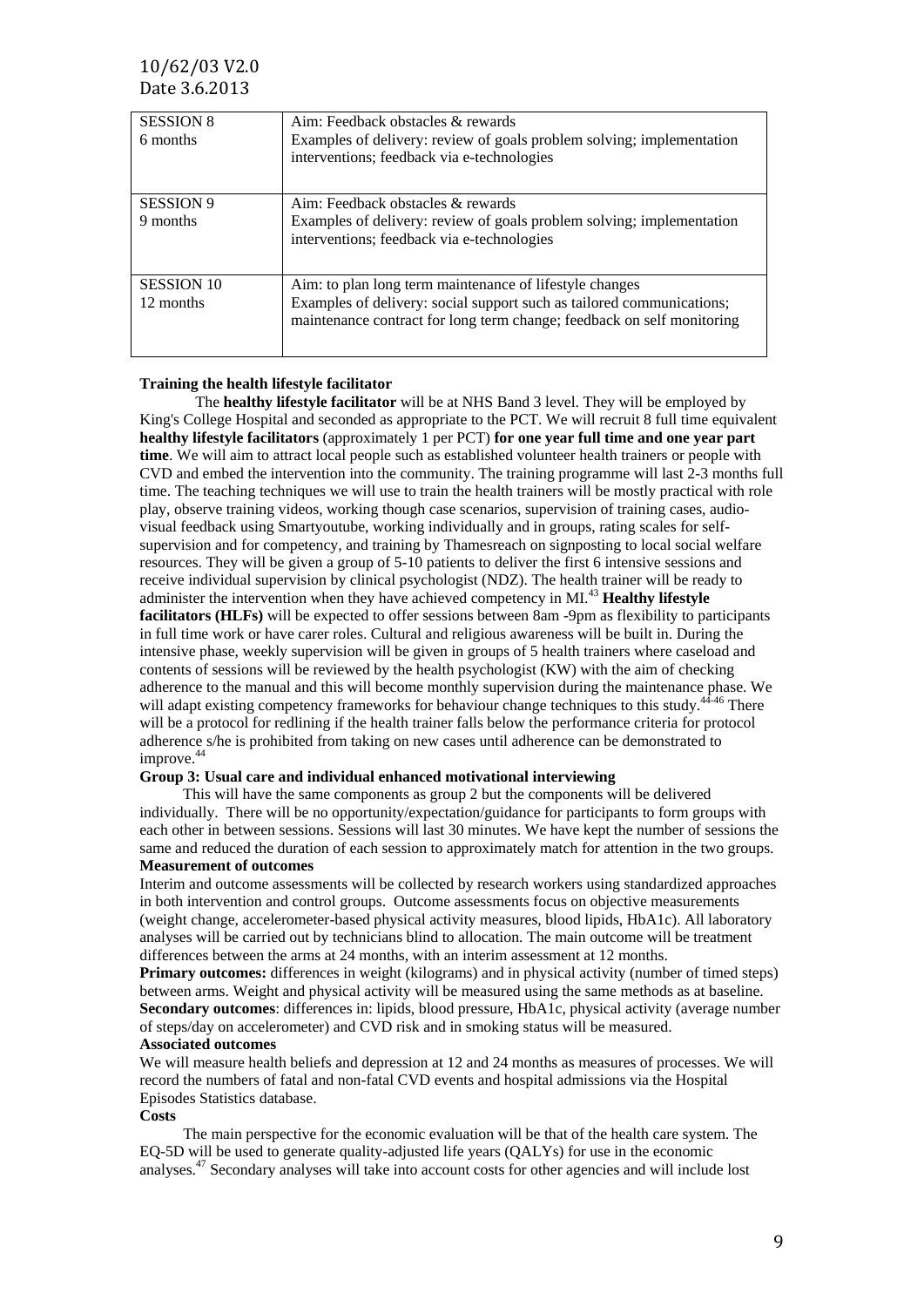employment costs. Intervention costs will be calculated taking into account staff time involved in being trained and delivering interventions, overhead costs and sessions provided. For the group intervention the costs will be apportioned over attendees. Other service use will be measured at baseline and 12- and 24-month follow-up using an adapted Client Service Receipt Inventory. Costs will be calculated by combining service use data with information on unit costs.<sup>48</sup>

#### **Adverse events**

A serious adverse event is defined as an untoward occurrence that is related to the intervention and is unexpected. All serious adverse events and laboratory values will be reviewed by the trial manager and the PI will be responsible for reporting any adverse events related to the study to the Research Ethics Committee using the National Research Ethics Service guidance [\(www.nres.npsa.nhs.uk/applications/after-ethical-review/safetyreports\)](http://www.nres.npsa.nhs.uk/applications/after-ethical-review/safetyreports). We will register the participants in the study with the NHS register after obtaining informed consent to link our records with mortality and Hospital Episodes Statistics data.

#### **Ethical issues and trial supervision**

The trial protocol will be submitted for ethical review to a Research Ethics Committee. The Trial Steering Committee (TSC) will provide overall trial supervision supported by the Data Monitoring and Ethics Committee (DMEC). Professor Steve Iliffe, Professor of Primary Care of the Elderly, University College London has accepted the lead role of chairperson for the TSC and Professor Betty Kirkwood, Head of International Epidemiology, London School of Hygiene and Tropical Medicine, has accepted the lead role of chairperson for the DMEC. The main ethical consideration is to ensure that the risk of harm to participants is minimized and that they are fully informed of any risks. We will take into account literacy and cultural sensitivities in obtaining informed consent. Other ethical considerations are ensuring that recruitment and informed consent are handled in such a way that potential participants are not put under pressure to take part and that confidentiality is preserved.

The database that contains the patients' names addresses and unique identifier will held by the Clinical Trials Unit, Institute of Psychiatry, KCL and accessible only by the trial manager and the principal investigator. All other data will be stored separately in a locked room where patients can only be identified by their unique study identifier and electronic data will be password protected. **Risks and benefits for trial participants and society**

In general regular physical activity is associated with improved health outcomes and this outweighs the risk of sedentary lifestyles. However sudden increases in vigorous physical activity in otherwise sedentary individuals is associated with a higher risk of myocardial infarction and of musculoskeletal injuries which may be pertinent as we are intervening in a group that is at high risk for CVD. However, one of the components of behaviour change techniques is to deliver the message that physical activity should be increased in a graded manner rather than suddenly. We will be discouraging excessive and/or sudden changes to lifestyles. We consider this risk to be small and it will be minimized by excluding subjects with existing CVD.

There is a small risk that some participants may undergo rapid weight loss. Rapid weight loss or fasting may pose a risk by reducing body fluids, preventing the body from burning fat and increases metabolism of lean muscle mass, and diarrhoea and fatigue. Weight loss could worsen frailty by accelerating the usual age-related loss of muscle that leads to sarcopenia but combining weight loss with increased physical activity can actually ameliorate frailty.<sup>49</sup> Importantly, our intervention is based on healthier diets, and gradual and sustainable weight loss as opposed to commercial weight loss programmes.

Our study is powered to detect changes which may be modest at the individual level, but would have an important impact if occurring at the population level.<sup>50</sup>

### **Obtaining informed consent**

Once we have Research Ethics Committee approval, GP staff will conduct the searches using our guidance and invite potential participants to give permission for the research workers to contact them. Research workers will invite potential participants to meet them in the surgery, and they will be given verbal and written information about the study and at least a week to think about participating. We will invite patients who are eligible but decline participation to give informed consent to collect baseline data to assess the generalisability of our findings.

#### **Time period for retention of trial documentation**

A copy of patient consent forms will be kept for 12 months after the study has ended. Personal data that are identified by patient name or address will be destroyed 3 years after the study has ended. Other trial records will be archived for 7 years after the trial ends before being destroyed. **The Medicines for Human Use (Clinical Trials) Regulations 2004**

Not applicable.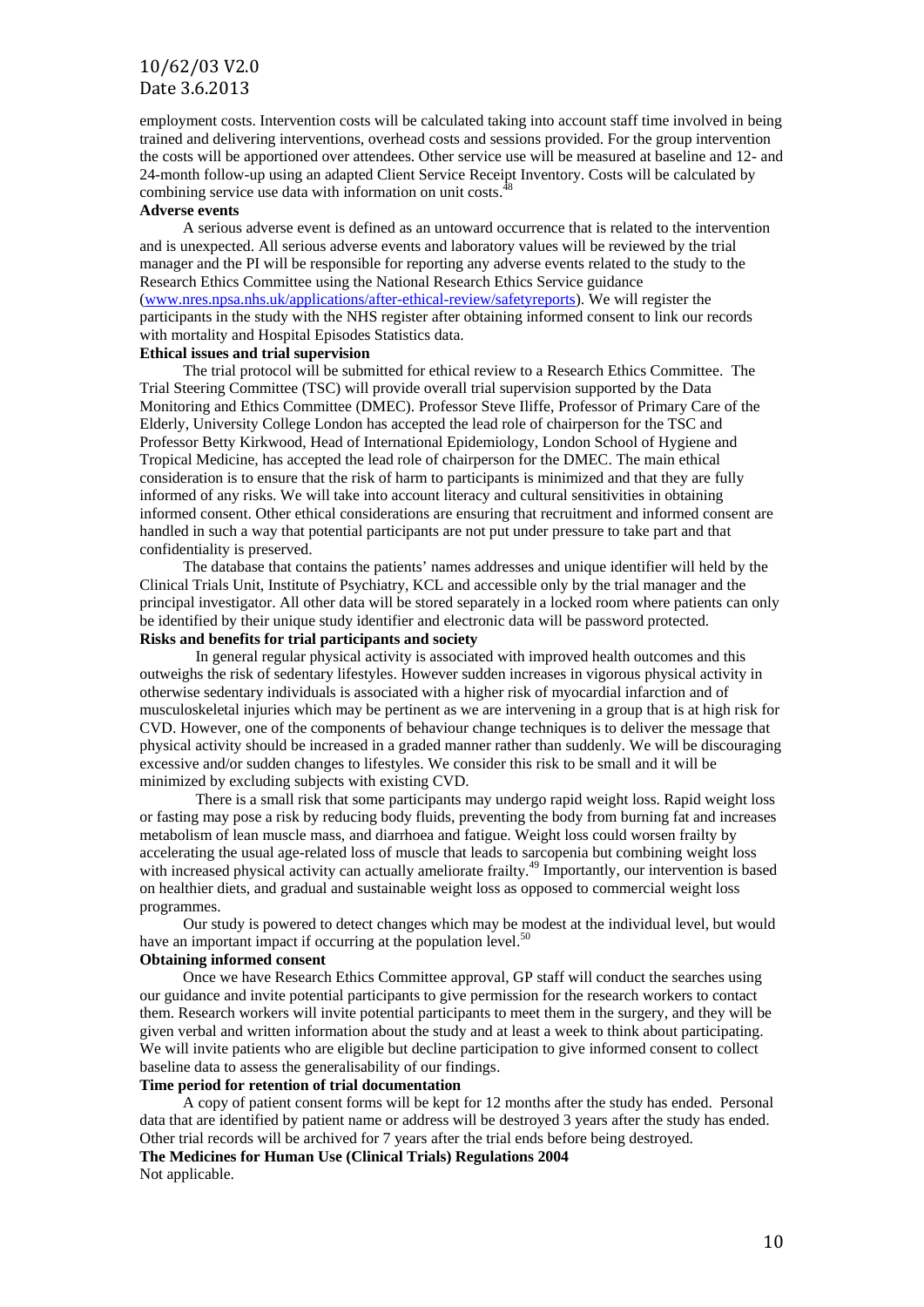#### **Sample size**

Table 2 illustrates the distribution of sample sizes (without dropout) for two conservative effect sizes and significance levels. To interpret these we need to multiply the effect sizes by the standard deviation (SD) of the change in our outcome variables to obtain differences in change between two arms.

The power calculation of our main outcome variables-change in physical activity, weight and total cholesterol- are based on a) a meta-analysis of RCTs observed that the use of pedometers increased physical activity by 2,500 steps/day (SD 2,700)<sup>15</sup>; b) study by Morgan et al  $(2009)^{51}$ and Whincup (personal communication based on British Regional Heart Study data) which reported a standard deviation for weight change of 5kg and c) Whincup (personal communication based on British Regional Heart Study) which reported a SD of change in total cholesterol change of 1.0 umol/l.

We have selected a very conservative effect size of 0.25 (expressed as the difference in units of pooled SDs, d) which translates to an ability to detect a difference between two groups of 675 steps/day (physical activity), 1.25 kg weight and 0.25 umol/l total cholesterol. We calculated the sample size to detect these differences in our primary hypotheses, weight and physical activity at 90% and two tailed alpha 0.025 to take account of multiple comparisons. We took into account clustering effect within the group intervention (intraclass correlation coefficient=0.05) by using the user-written STATA function Clsampsi (version 1.9) which calculates the optimal sample size in presence of differential clustering effects<sup>52</sup>. We estimated 1,420 participants and at a drop out of 20%, 1,704 participants in total. For those taking the average number of steps of 10,000/day and for those only achieving 5000 steps/day this represents approximately 7% and 14% increase respectively.

Assuming a common SD of the change score of 5 on the Framingham risk engine<sup>53</sup>we would also have 90% power at  $p=0.025$  to detect a difference in change between two arms of 1.25, which would represent a ~5% reduction in the 10 year CVD risk.

|      | Table 2: Distribution of sample sizes at 90% power by significance level and effect size (d)       |     |     |       |           |     |     |       |          |     |     |       |  |  |  |  |  |  |  |
|------|----------------------------------------------------------------------------------------------------|-----|-----|-------|-----------|-----|-----|-------|----------|-----|-----|-------|--|--|--|--|--|--|--|
|      | $p=0.05$                                                                                           |     |     |       | $p=0.025$ |     |     |       | $p=0.01$ |     |     |       |  |  |  |  |  |  |  |
| d    | G                                                                                                  |     |     | Total | G         |     |     | Total | G        |     |     | Total |  |  |  |  |  |  |  |
| 0.25 | 460                                                                                                | 369 | 369 | 1438  | 540       | 440 | 440 | 1704  | 650      | 527 | 527 | 2046  |  |  |  |  |  |  |  |
| 0.33 | 270                                                                                                | 211 | 211 | 830   | 320       | 249 | 249 | 982   | 380      | 304 | 304 | 1186  |  |  |  |  |  |  |  |
|      | G=group intervention and includes clustering effect (intraclass correlation coefficient= $0.05$ ); |     |     |       |           |     |     |       |          |     |     |       |  |  |  |  |  |  |  |
|      | I=individual intervention; U=usual care; Total= includes 20% dropout.                              |     |     |       |           |     |     |       |          |     |     |       |  |  |  |  |  |  |  |

#### **Statistical analysis plan**

A description of the sample will be presented using means and their standard deviations (SD) or counts (proportions). Baseline characteristics of refusers and drop-outs will be compared with participants who complete the study.

An intention to treat analysis will be conducted using STATA 11. The differences in treatment effect between the three arms at 12 and 24 months of this partially nested design will be analysed using mixed effects models with pre-randomisation values as a covariate. <sup>54</sup> Stratification variables (practice as random effect and ethnicity as fixed effect) and other possible confounder (such as gender, PCT) will be included as further covariates. This approach provides valid inferences under the assumption that the missing data mechanism can be ignored (or missing at random). Further sensitivity analysis will be carried out to assess the effect of relaxing the missing at random assumption to allow informative dropout, that is letting missingness also depend on the unobserved value  $55$ .

Healthcare costs will be compared between the three groups. Given that the data are likely to be skewed we will use bootstrapping methods to estimate 95% confidence intervals around the mean cost differences. Costs including social care and lost employment will also be compared between the groups. The lost employment costs will be based on days lost from work and average wage rates. However, there is a danger of double counting between QALYs and lost employment and therefore the cost-effectiveness analyses will be based on the health service perspective. QALYs will be calculated from the EQ-5D administered at baseline, 12- and 24-month follow-up. Area under the curve methods will allow us to calculate the QALY gain over the entire follow-up period. If costs are higher for one group compared to another and QALY gains are greater we will then construct an incremental costeffectiveness ratio to show the cost per extra QALY gained. There will be uncertainty around cost and QALY estimates and this will be explored using cost-effectiveness planes generated from 1000 bootstrapped resamples of the data for each of the three comparisons. Finally, we will generate costeffectiveness acceptability curves, using the net-benefit approach and bootstrapping, to indicate the probability that any of the three approaches is the most cost-effective for different values placed on a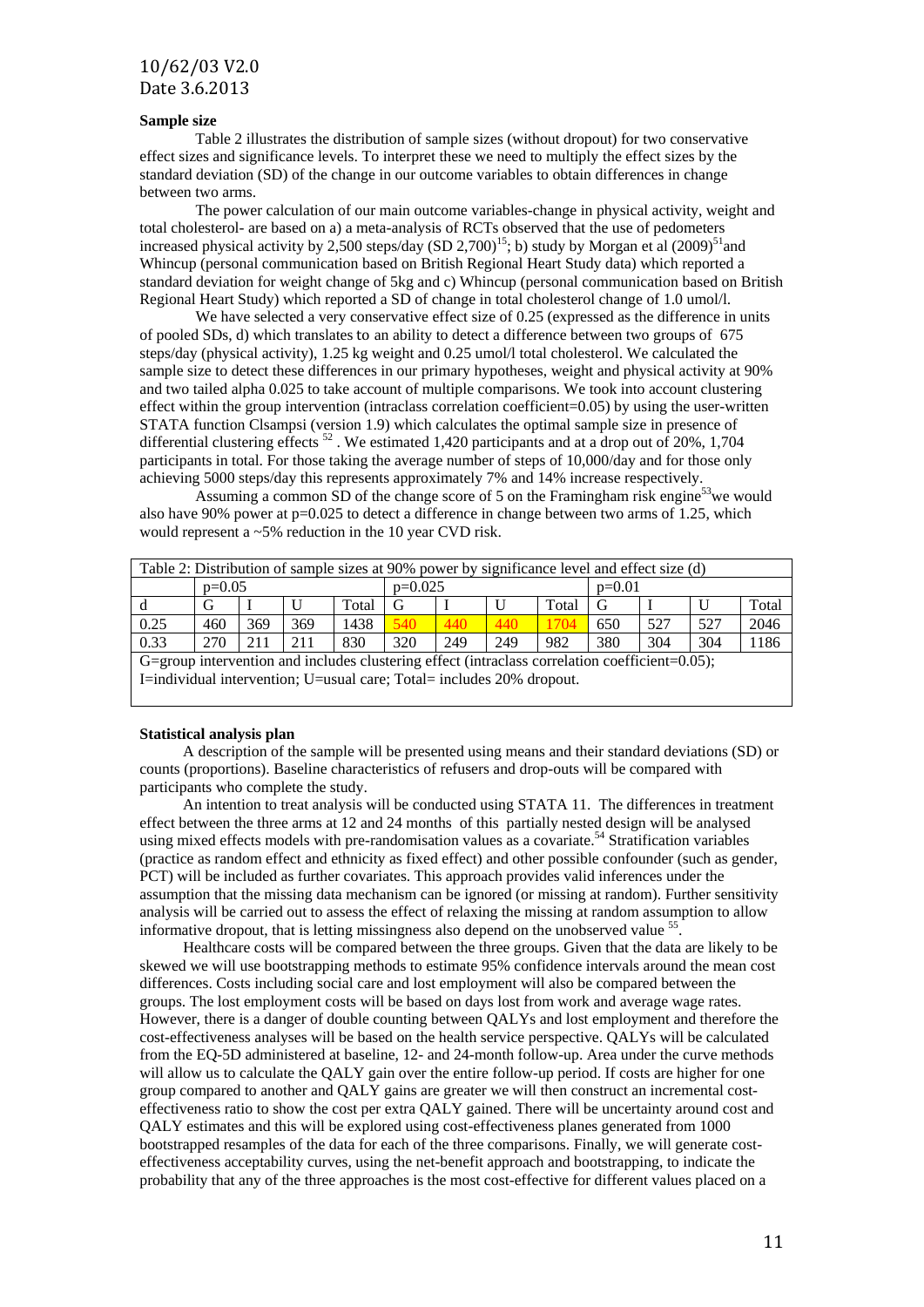QALY gain. The range of values used will be £0 to £100,000. This includes the threshold that is used by the National Institute of Clinical Excellence and Health of £20-30,000.

#### **Process evaluation**

The overall aim is to identify, describe, and where appropriate quantify, factors and processes that affect the delivery, receipt and outcome of the study to aid the interpretation and translation of the observed findings. Process data will be analysed before outcome data wherever possible to reduce bias in interpretation. The main themes will be:

**Reach**: the extent to which the intervention reached out to eligible participants will be assessed by comparing the reasons given why GPs agree and decline to participate. We will also assess participation and attrition biases- some patients who have declined to participate in the RCT may be willing to give written informed consent to collect baseline data. We will also invite patients who complete <50% of sessions to attend a focus group to give feedback on the programme.

**Quality (fidelity**): we will measure adherence and competence. Adherence is the extent to which the therapist applies the techniques prescribed in the manual and avoids those proscribed. For MI we will use the Motivational Interviewing Treatment Integrity which counts the number of MI techniques used $43$  and for an overall assessment of competency we will adapt emerging competency frameworks.<sup>44-46</sup> There is no consensus as to number and order of sessions that should be analysed.<sup>22</sup> Considering the potential massive volume of material we will audiotape sections of 25% of all sessions selected randomly.

**Subgroup analyses** will be conducted to compare variations in outcomes by different models of usual care at the PCT level, depression status, ethnicity and gender and interactions between ethnicity and gender.

**Processes of change**: we will conduct meditational analyses to identify whether changes in weight and physical activity were associated with changes in health beliefs, by the number of sessions (doses) attended. We will scan copies of self-monitoring worksheets to measure adherence to the intervention. Supervision checklists and interviews with health trainers will be used to assess which behavior change techniques are popular, why and for which lifestyle behaviour. We will administer a detailed process questionnaire at 15 months that requires all randomized participants to list in both open ended and structured questionnaires which techniques they had found most useful as well as standardized structured questionnaires on their appraisal of the techniques, level of satisfaction with the interventions in their allocated groups. We will include usual care in order to assess the similarity and differences with the intervention as there maybe some overlap.

#### **IV DISSEMINATION AND TRANSLATION**

We will submit papers using to leading journals using Consolidated Standards of Reporting Trials. We will present our findings at public health, cardiology and primary care conferences. A full report with the executive summary will be sent to all NHS authorities to assist in dialogues on improving the deliver of the Health Checks. As the study is set within the HIEC we will disseminate the findings very rapidly to translate the findings into modifications of the Health Check pathways. We will share the findings across the national community of HIECs. We will engage with local organizations including third sector, patient participation groups, local newspapers and neighbourhood organizations such as the church and mosque to disseminate our findings. Data sharing with potential collaborators will be encouraged.

#### **IV PROJECT TIMETABLE**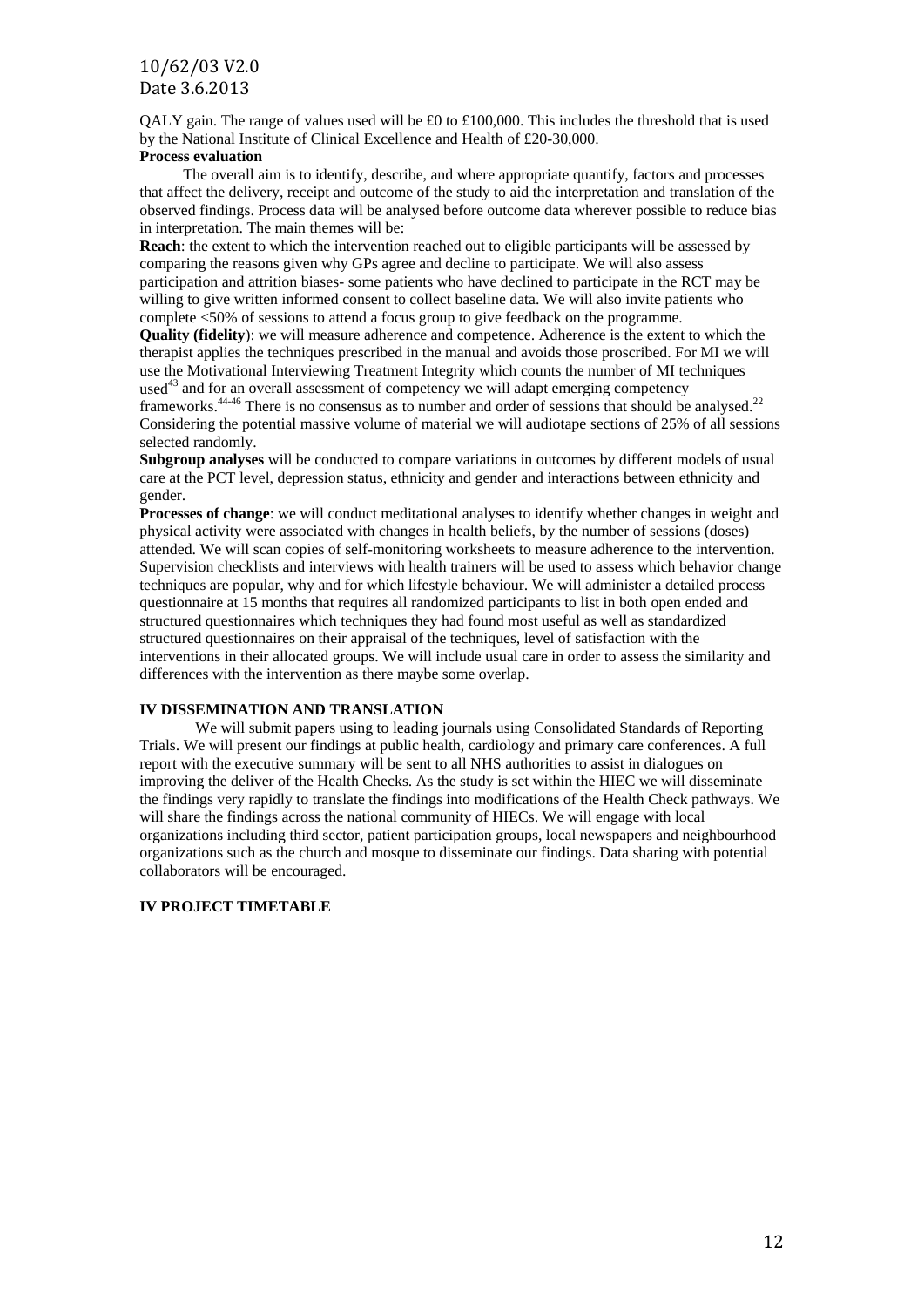|                                      | Table 3: Project milestone: Start date 1.6.2012 and shaded area represents 3 months countdown preparatory period for senior investigators<br>8 9 10 11 2 3 4 4 5 46 47 48<br>$-3$ $-2$ $-1$ $1$ $2$ $3$ $4$ $5$ $6$ |  |  |  |  |  |  |  |             |  |  |  |  |  |  |  |  |  |  |  |  |  |  |  |  |  |  |  |  |  |  |  |  |
|--------------------------------------|---------------------------------------------------------------------------------------------------------------------------------------------------------------------------------------------------------------------|--|--|--|--|--|--|--|-------------|--|--|--|--|--|--|--|--|--|--|--|--|--|--|--|--|--|--|--|--|--|--|--|--|
| Month                                |                                                                                                                                                                                                                     |  |  |  |  |  |  |  | $7^{\circ}$ |  |  |  |  |  |  |  |  |  |  |  |  |  |  |  |  |  |  |  |  |  |  |  |  |
| Protocol & manual development        |                                                                                                                                                                                                                     |  |  |  |  |  |  |  |             |  |  |  |  |  |  |  |  |  |  |  |  |  |  |  |  |  |  |  |  |  |  |  |  |
| Development of competency framework  |                                                                                                                                                                                                                     |  |  |  |  |  |  |  |             |  |  |  |  |  |  |  |  |  |  |  |  |  |  |  |  |  |  |  |  |  |  |  |  |
| Ethics/R&D approval                  |                                                                                                                                                                                                                     |  |  |  |  |  |  |  |             |  |  |  |  |  |  |  |  |  |  |  |  |  |  |  |  |  |  |  |  |  |  |  |  |
| Trial Steering Committee*            |                                                                                                                                                                                                                     |  |  |  |  |  |  |  |             |  |  |  |  |  |  |  |  |  |  |  |  |  |  |  |  |  |  |  |  |  |  |  |  |
| Data Monitoring and Ethics Committee |                                                                                                                                                                                                                     |  |  |  |  |  |  |  |             |  |  |  |  |  |  |  |  |  |  |  |  |  |  |  |  |  |  |  |  |  |  |  |  |
| Lay Advisory Group                   |                                                                                                                                                                                                                     |  |  |  |  |  |  |  |             |  |  |  |  |  |  |  |  |  |  |  |  |  |  |  |  |  |  |  |  |  |  |  |  |
| Recruitment of Trial manager         |                                                                                                                                                                                                                     |  |  |  |  |  |  |  |             |  |  |  |  |  |  |  |  |  |  |  |  |  |  |  |  |  |  |  |  |  |  |  |  |
| Recruitment of 5 RAs                 |                                                                                                                                                                                                                     |  |  |  |  |  |  |  |             |  |  |  |  |  |  |  |  |  |  |  |  |  |  |  |  |  |  |  |  |  |  |  |  |
| Recruitment of 8 HTs                 |                                                                                                                                                                                                                     |  |  |  |  |  |  |  |             |  |  |  |  |  |  |  |  |  |  |  |  |  |  |  |  |  |  |  |  |  |  |  |  |
| Recruitment of participants (n=1704) |                                                                                                                                                                                                                     |  |  |  |  |  |  |  |             |  |  |  |  |  |  |  |  |  |  |  |  |  |  |  |  |  |  |  |  |  |  |  |  |
| Health trainer training and set up   |                                                                                                                                                                                                                     |  |  |  |  |  |  |  |             |  |  |  |  |  |  |  |  |  |  |  |  |  |  |  |  |  |  |  |  |  |  |  |  |
| Intensive phase of intervention      |                                                                                                                                                                                                                     |  |  |  |  |  |  |  |             |  |  |  |  |  |  |  |  |  |  |  |  |  |  |  |  |  |  |  |  |  |  |  |  |
| Maintenance phase of intervention    |                                                                                                                                                                                                                     |  |  |  |  |  |  |  |             |  |  |  |  |  |  |  |  |  |  |  |  |  |  |  |  |  |  |  |  |  |  |  |  |
| Data entry                           |                                                                                                                                                                                                                     |  |  |  |  |  |  |  |             |  |  |  |  |  |  |  |  |  |  |  |  |  |  |  |  |  |  |  |  |  |  |  |  |
| 12 month follow ups                  |                                                                                                                                                                                                                     |  |  |  |  |  |  |  |             |  |  |  |  |  |  |  |  |  |  |  |  |  |  |  |  |  |  |  |  |  |  |  |  |
| 24 month follow ups                  |                                                                                                                                                                                                                     |  |  |  |  |  |  |  |             |  |  |  |  |  |  |  |  |  |  |  |  |  |  |  |  |  |  |  |  |  |  |  |  |
| Data management                      |                                                                                                                                                                                                                     |  |  |  |  |  |  |  |             |  |  |  |  |  |  |  |  |  |  |  |  |  |  |  |  |  |  |  |  |  |  |  |  |
| Monitoring reports                   |                                                                                                                                                                                                                     |  |  |  |  |  |  |  |             |  |  |  |  |  |  |  |  |  |  |  |  |  |  |  |  |  |  |  |  |  |  |  |  |
| Process evaluation                   |                                                                                                                                                                                                                     |  |  |  |  |  |  |  |             |  |  |  |  |  |  |  |  |  |  |  |  |  |  |  |  |  |  |  |  |  |  |  |  |
| Statistical analysis                 |                                                                                                                                                                                                                     |  |  |  |  |  |  |  |             |  |  |  |  |  |  |  |  |  |  |  |  |  |  |  |  |  |  |  |  |  |  |  |  |
| Report preparation                   |                                                                                                                                                                                                                     |  |  |  |  |  |  |  |             |  |  |  |  |  |  |  |  |  |  |  |  |  |  |  |  |  |  |  |  |  |  |  |  |
| Disemmination                        |                                                                                                                                                                                                                     |  |  |  |  |  |  |  |             |  |  |  |  |  |  |  |  |  |  |  |  |  |  |  |  |  |  |  |  |  |  |  |  |
| Conference                           |                                                                                                                                                                                                                     |  |  |  |  |  |  |  |             |  |  |  |  |  |  |  |  |  |  |  |  |  |  |  |  |  |  |  |  |  |  |  |  |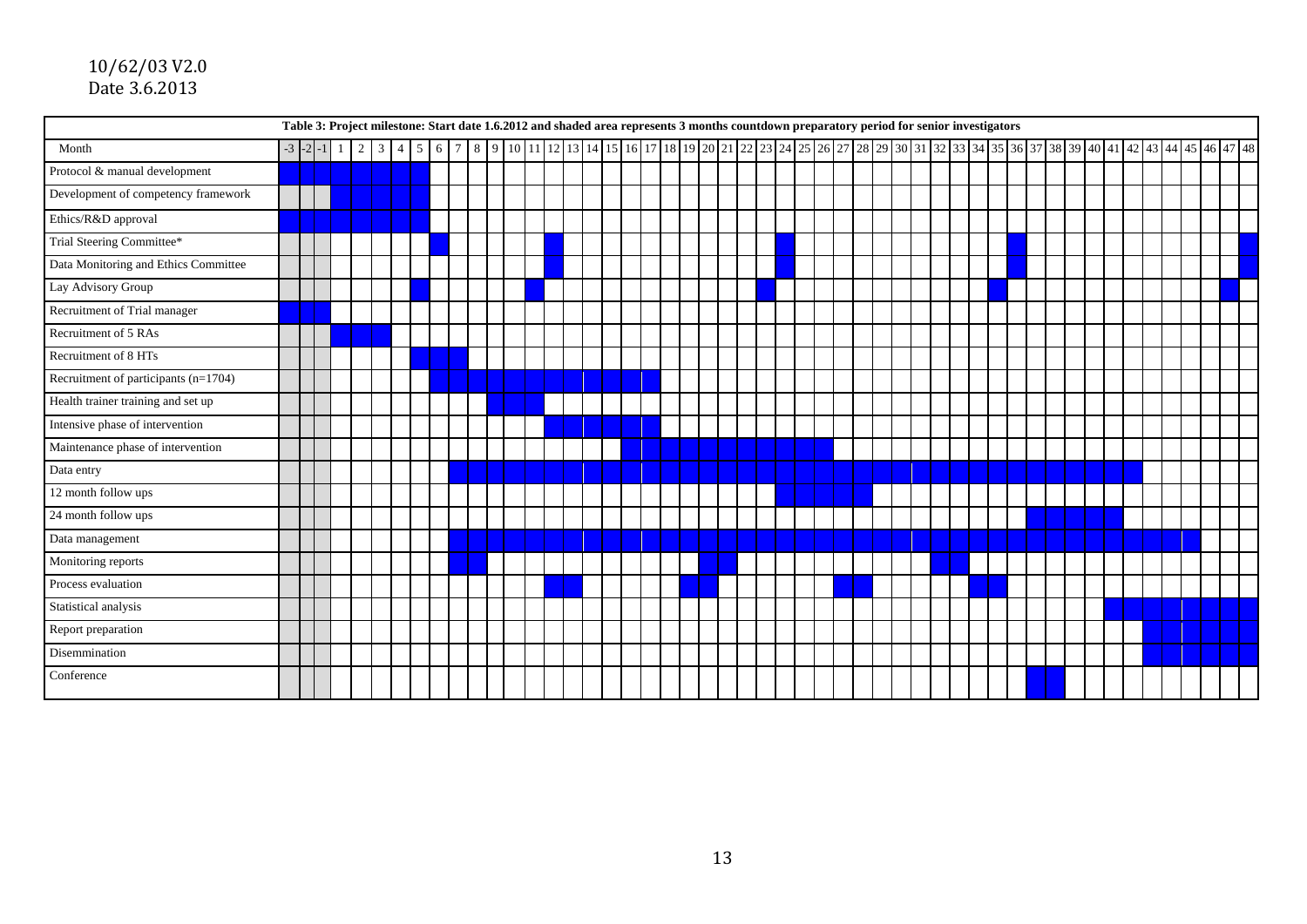#### **V EXPERTISE**

We have set up a multidisciplinary team that addresses all the scientific and practical considerations for the successful conduct of this study. We have international reputations and expertise in health psychology, clinical psychology, nursing, clinical epidemiology of long term conditions (obesity, depression and cardiovascular and diabetes), clinical trials, health economics of complex interventions, statistics in behavioral sciences, academic and commissioning primary care and in project management. Collectively we have a wealth of expertise in running large cohort, clinical trials of complex interventions and dissemination and translation into local services and training programmes, especially in the local multicultural setting. Our strength also lies in the collaboration between two teaching hospitals via the HIEC which will allow us to draw upon each other's strengths. In alphabetical order the specific expertise of the investigators are as follows:

**Mark Ashworth** is a Senior Lecturer in General Practice, King's College London, senior partner in a network of 14 practices across Lambeth and Southwark and lead GP commissioner for Southwark. He has extensive experience in primary care research from conducting RCTs, setting up and analyzing large databases including record linkage, in multiple health conditions and has detailed networking knowledge of the local issues in conducting research.

**Derek Cook** is Professor of Epidemiology, St George's University of London, with extensive experience of primary care studies and databases. His research is focused on chronic diseases, in particular CVD and diabetes. He is coapplicant on two NIHR applications to increase physical activity in adults and older people, one of which has been funded and another short-listed awaiting a decision.

**Nicole de Zoysa** is a senior clinical health psychologist with extensive experience in working in medical settings, including HIV/sexual health, cardiac rehabilitation and diabetes. She is trained in MI and CBT, experienced in manual development and training and supervising diabetes specialist nurses and practice nurses in MI and CBT skills (NIHR programme grant: Non-pharmacological approaches to improving diabetes outcomes).

**Anne Greenough** is Professor of Neonatology and Clinical Respiratory Physiology. Her research focuses on prevention and treatment of chronic conditions and she is currently PI on an NIHR HTA grant to determine which mode of ventilation in very prematurely born infants better prevents chronic respiratory morbidity. She is Chief Executive of the South London Health Innovation Cluster and has brought together more than 30 organisations across South London to faster diffuse innovation, upskill health care professions, test new models of cares and promote health and well being. **Khalida Ismail** is Reader in the Psychiatry of Physical Illness, Institute of Psychiatry, King's College London and Consultant Liaison Psychiatrist at King's College Hospital NHS Foundation Trust. Her research interests are in the epidemiology of psychiatric disorders and psychological problems associated with adherence in diabetes and related disorders, and in developing and evaluating complex interventions to improve biomedical outcomes in long term conditions. She is experienced in running cohort studies in south London and clinical trials (ISRCTN5866792; ISRCTN77044517; ISRCTN75776892).

**Paul McCrone** is Professor of Health Economic, King's College London. His main focus is on conducting economic evaluations in the areas of psychosis, neurology, primary care and posttraumatic stress and is participating in a number of multi-site European studies. A particular interest is in the use of the net-benefit approach for assessing the costeffectiveness of new interventions.

**Daniel Stahl** is Lecturer in Biostatistics, Department of Biostatistics, Institute of Psychiatry, KCL. He has extensive experience in the design and analysis of randomized clinical trials including in the study of long term conditions, meditational and other path and structural equation modelling analyses.

**Janet Treasure** is Professor of Psychiatry, Guy's Hospital, King's College London and international expert in eating disorders and in MI. She is a trainer in MI and has extensive experience of manual development, training different health providers and lay people and in the study of the epidemiology, biology and management of obesity, process evaluations and applying e-health technologies.

Peter Whincup is Professor of Cardiovascular Epidemiology, St George's University of London. His research focuses on understanding the reasons for ethnic, geographic and social variations in cardiovascular disease and type 2 diabetes cardiovascular disease and type 2 diabetes and the determinants of time trends in these diseases. He is the clinical director of the [British Regional Heart Study,](http://www.ucl.ac.uk/pcph/research-groups-themes/brhs-pub) the Ten [Towns Heart Health Studies](http://www.bmj.com/content/331/7524/1060.full?sid=e4f69e44-89d1-4209-adfb-d0f8ac3b9e00) and the [Child Heart and Health Study](http://www.chasestudy.ac.uk/)  [in England](http://www.chasestudy.ac.uk/) (CHASE Study) and co-director of the [British Women's Heart and Health Study.](http://www.lshtm.ac.uk/eph/ncde/research/bwhhs/)

**Kirsty Winkley** is Lecturer in Diabetes and Psychology, Programme Manager of an NIHR Programme Grant, diabetes specialist nurse, chartered health psychologist and has a PhD in health psychology. She has extensive experience in the management of medium scale cohort studies and multi centre RCTs in diabetes, and is very familiar with the south London primary care and research networks which will be crucial to the set up and efficient conduct of this study. **Collaborators:** 

Ten of the 11 PCTs Public Health Leads have confirmed in writing that they would like to collaborate with us. We will also be adopted by the Health Inequalities Research Network (HERON); we will have advisory service from Thamesreach third sector organization; we will work with ResearchWorks Ltd to consider the utility of the Healthy Foundations segmentation measure; the Primary Care Research Network, the Diabetes Research Network and the South London Stroke and Renal Network support this study (please see separate document of collaboration letters).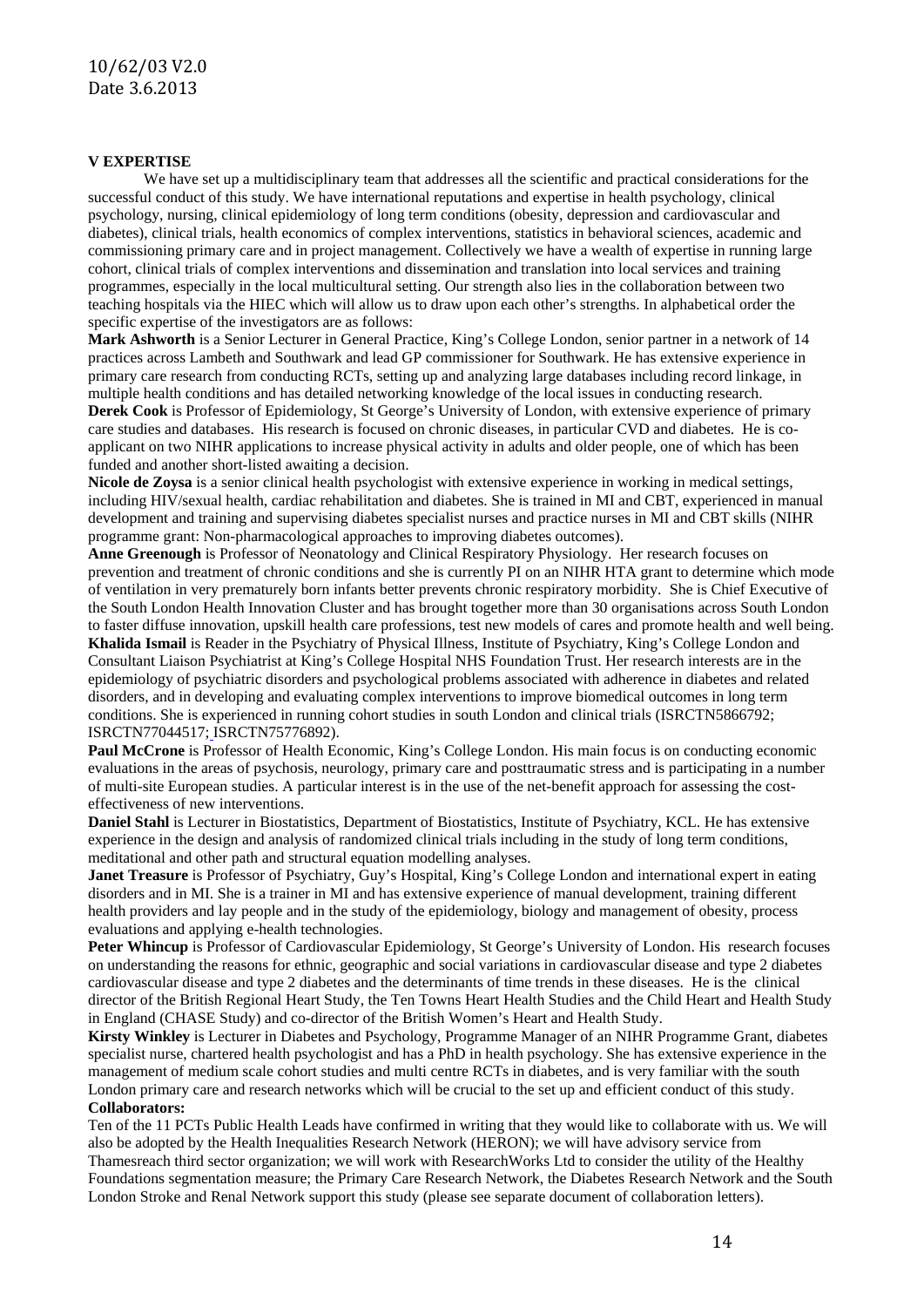## 10/62/03 V2.0 Date 3.6.2013 **VI SERVICE USERS**

We will continue to work with the scientific and practical resource that Users (consumers or patients as stakeholders) can offer and will continue to develop Patient Public Involvement (PPI) pathways with Professor Anne Greenough within the Health Innovation and Education Cluster (HIEC). Our current/enhanced strategy is as follows: **1. Feasibility studies**: we held a focus group of 10 patients from the Lister Health Centre, Peck ham, SE15 which has one of the lowest deprivation indices in the UK. All patients were of African, Caribbean or South Asian ethnicity, first generation migrants and at high risk of CVD. We conducted a semi-structured interview to find out if the group could understood the rationale of the study, thought it was of value, would find talking therapy helpful in their motivation to change, preference for individual or group, attending sessions in working hours and any other points. The group did understand the concept of randomization and the reasons for the study and they were positively enthusiastic about it. They recognized daily stresses affected their lifestyle choices and wanted an opportunity to talk about this and to use this to try to be different. In other words, they welcomed wholeheartedly the opportunity of talking therapies. They preferred the individual format but could see the potential benefits of group interactions and learning from others. They wanted flexibility to fit around juggling work and carer responsibilities. They felt that not enough information was given to them about what was happening inside their bodies-for instance some were surprised to learn that their ethnicity genes made them at greater risk. They felt very strongly that better medical information rather than just being told take exercise or medication would give them more reasons to change. They also gave tips on how to recruit; they thought that by getting some patients on board, these could network in the local community eg giving leaflets. We have incorporated these comments into our intervention.

**2. Patient researchers** we would like to recruit a core group of patient researchers who will help to improve the contents of our intervention, network with local communities, provide local information. We will invite them as volunteers with honorary contracts within King's Health Partners. While we will not be able to pay a salary we will offer them training in research and administrative skills, opportunity to conduct research and contribute to analyses and manuscript preparation, networking opportunities such as access to resources within KHP. We will be looking to recruit people who can offer their time while looking for work, those recently retired, homemakers trying to improve their skills and confidence to return to the workplace. Our experience of volunteers, is that for some this has led to substantive employment.

**3. Lay advisory group** drawn from participating general practices: we will hold bi-annual meetings of a lay advisory group in parallel with the TSC. The participants of the focus group wanted to stay involved and we will also broaden the membership from across the HIEC PCTs this to be a purposive sample representing the diversity of the HIEC catchment population using strategies proposed by INVOLVE (www.invo.org.uk) and where appropriate we will offer training to members of the group.

**4. Collaboration with HERON**: The Health Inequalities Research Network (www.kcl.ac.uk/research/groups/heron) is aimed at people involved in action and research within the community. The network consists of health practitioners, public health researchers, community members (service users and community leaders) and representatives from selected local charities and community groups. The basic principle of the network is to develop and promote the interaction of health practitioners and community members in order to have a more collaborative approach to research and service provision within the community.

### **VII JUSTIFICATION OF SUPPORT**

**1. Investigator costs**: the cost includes the time required for all investigators to prepare for and attend research meetings including travel time and prepare reports and manuscripts. Specifically:

KI: as the PI she will be responsible for the conduct, supervision, report writing and ultimately accountable for its research governance. As this work will be shared by KW, the costs have been kept at 5%.

KW: will work closely with the PI as the senior trial manager (initiating set up of the study, liaising with PCTs and Public Health, recruiting GPs, setting up collaboration with the research networks), supporting the psychologist in manual development and training of health trainers, recruitment and supervision of all staff, quality assurance of the data collection and implementation of the process evaluation.

NDZ: will develop the manual, curriculum and competency framework, train and supervise the health trainers and contribute to the process evaluation. NDZ is Band 8 and the costs reflect her full time role for the set up of the intervention and training of health trainers for the first 6 months.

JT: will oversee the development of the intervention, contribute to the training and network with the international MI community for further resources and dissemination. She will lead on the process evaluation.

PM: will lead the health economics analyses and his costs are requested for the duration of the study as he will be responsible for supervising the research workers in the health economics data collection and preparation of the HTA report and manuscripts for publication. His cost also includes 20% of research assistant for 6 months to derive unit costs (£9,244).

DS: the trial statistician has been costed as half day/week for duration of study as he will be preparing statistical plans, monitor the conduct of the study, conducting all the analyses, advising on data management, manuscript writing, attending TSC and DMEC meetings.

MA: will be involved in diplomacy, networking, advising and facilitating the study with the new commissioning groups in south London and on local resources for Health Checks.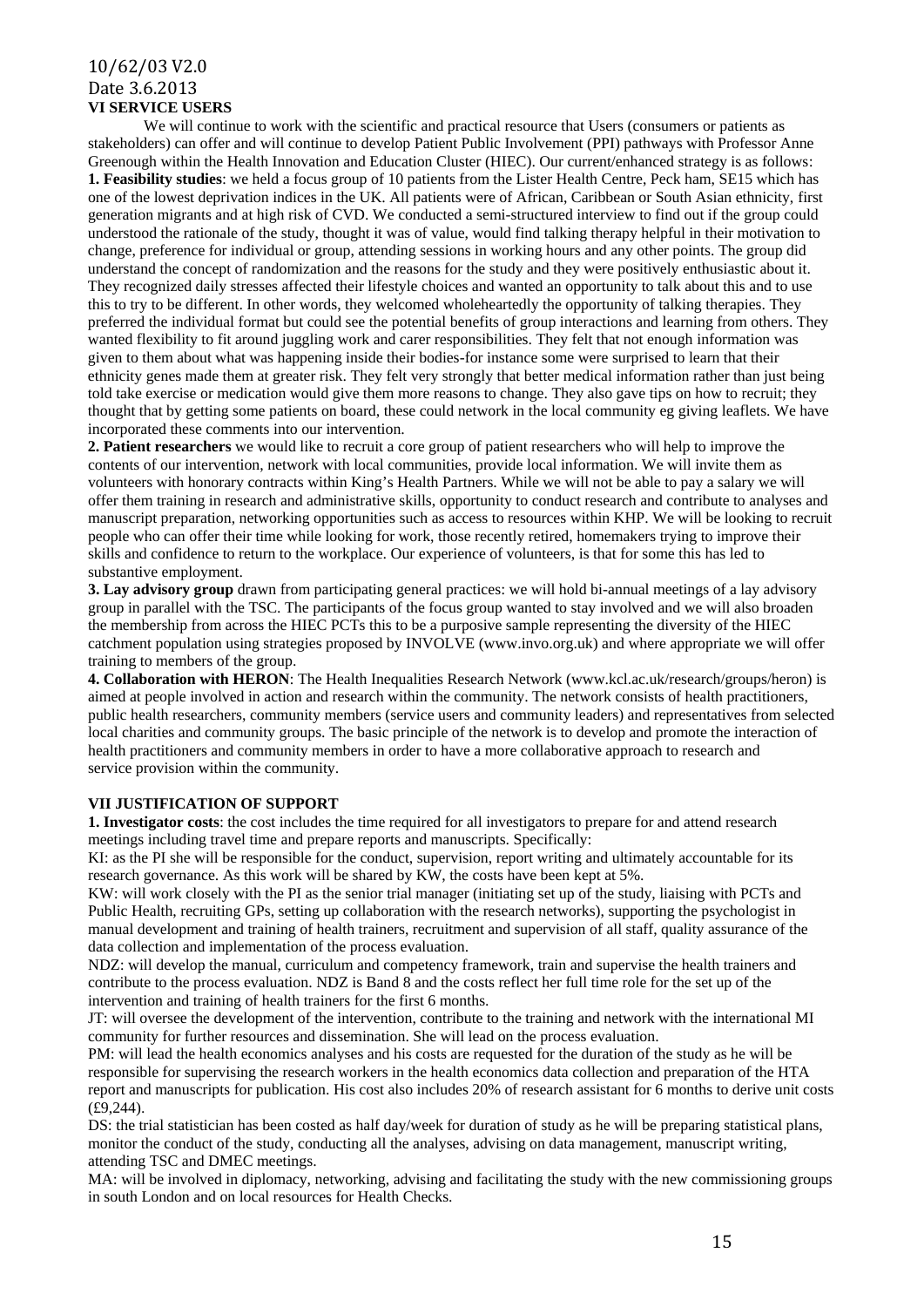## 10/62/03 V2.0

### Date 3.6.2013

DC: will be responsible for supervision and interpretation of outcome measures, in particular physical activity and contribute to monitoring of the conduct of the study.

PW: will be responsible for senior supervision of all aspects of CVD epidemiology, Health Checks and health services aspects of the study, such as interpretation of biomedical outcomes.

**2. Trial manager**: we are requesting a Band 5 trial manager. Attracting high calibre band 6 trial managers for complex intervention studies is difficult. Instead, employing a highly motivated junior trial manager who can be trained rapidly into the post is mutually more beneficial and less expensive especially as we have a senior trial manager (KW). **3. Research workers**: we have requested for 5 research workers (3 for 2 years and 2 for 3 years). They will be MSc graduates ideally in behavioural sciences and mid point Band 5. We have estimated that each research worker can recruit on average upto 40 participants per month based on our estimates of optimal recruitment for the NIHR Programme Grant South London Diabetes (SOUL-D) cohort study which is assembling a new onset type 2 diabetes cohort of 1, 700 patients from primary care. We only need 2 workers for 3 years as in the third year, most patients will be in maintenance or second year of follow up. They will also conduct sections of the process evaluation. **4. Patient researchers:** we aim to recruit 11 people,1 per PCT, and pay them an honorarium of £100 per month for either 1 day or 2 half days work. We would like to employ them for a period of 6 months for each year of the study. **5. Healthy lifestyle facilitators**: we are requesting the cost of 8 full time equivalent **healthy lifestyle facilitators (HLF)** at level of Band 3-on average one per PCT. They will be employed for 18 months (2 months training, 4 months intensive delivery followed by last 12 months of maintenance). As their workload will reduce in the last 2 quarters we will retrain them to support data entry. As the HLF will be expected to deliver usual care for his/her PCT, they will also need to be trained in usual care for that PCT. We have estimated that this will be equivalent to £840 per HLF into usual care in City & Guilds level 3 Certificate for Health Trainers (based on the Lambeth Health Check model). This cost includes the facilitation fees, City and Guilds registration, City and guilds certificate, the marking of portfolios and feedback.

#### **6. Non pay costs**:

Anthropometric equipment: we are requesting i) Actigraph GT3X accelerometers (300 units) @ £60 each together with the belt and USB hubs for charging as these are the gold standard objective measure of physical activity. We are only requesting 300 as we will recycle them ii) portable SECA stadiometers @£53 each and Omron 1025 digital BP monitors @ 250 each, Tanita SC240 light portable weighing scales for weight and body fat @ £700 each plus £300 for GNOM software to download additional data (1 unit) and tape measures @ £3 each (5 units each-one for each research worker).

Delivery of intervention: 10 units of Olympus WS-550M voice recorders one for each health trainer (plus 2 spares) for self supervision and competency assessments; Sony Handycam (1 unit) for training, manual development and supervision; basic mobile phones for health trainers to tailor communication, feedback of self monitoring data in between sessions (10 units); Ymax Digi-Walker Sw-200 pedometers @£8 each (1100 units). Inexpensive, untested pedometers are not recommended as they will lead to user frustration and low intervention compliance. Electronic equipment: 12 units of computers (5 laptops one for each research worker as some data collection will be computerized) and the remainder for trial manager, psychologist, and health trainers, and printers (7 units). Office costs: we have estimated postage costs to patients at £3000; printing of study materials (manuals,

questionnaires), £8000; graphic design and web site development and support.

Other data collection costs: we will need blood vials (£600) and HbA1c and Lipids pre and post intervention (postintervention to be covered by NHS service support); phlebotomy courses for research workers (£1650 for 5 courses): Participant costs: we will offer £10 gift vouchers following safe return of accelerometers and for supporting the study (we are collecting data at 3 time points per participant ) (£51,000); travel costs for therapy sessions (£36,000). Travel costs: we are requesting costs for research worker travel (£36,000-estimate based on our successful in house practice of  $1/4<sup>th</sup>$  of monthly travel cards); travel for investigators, TSC, DMEC, patient advisory group, HERON and NETSCC welcome meeting (£3108);

Conference travel costs; accommodation and registration (£1929 x2 conferences, 1 in UK and 1 in Europe). Meetings: subsistence for TSC, DMEC, lay advisory group, investigators (£4,600) Clinical Trial Unit: database and randomization (£26,300)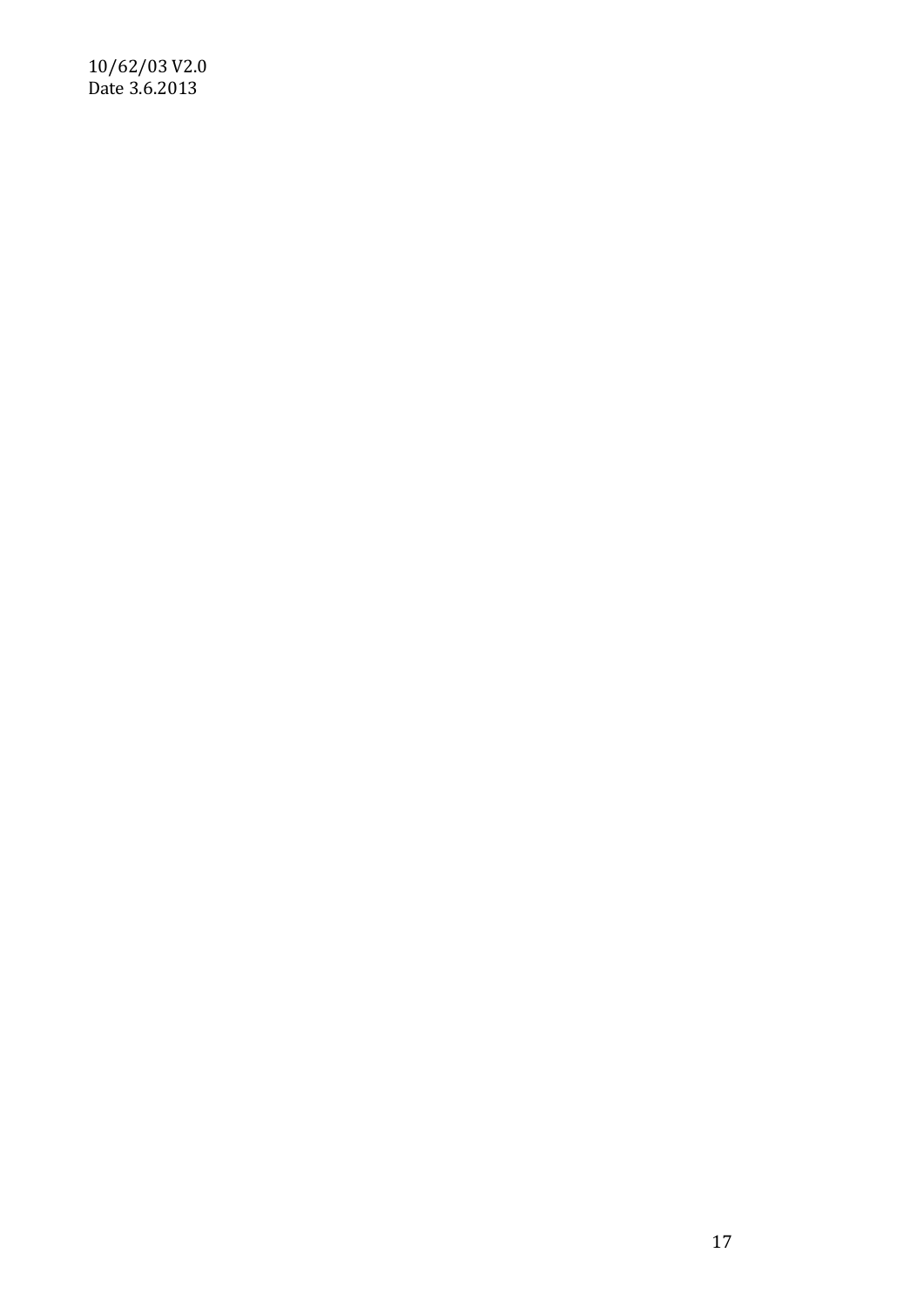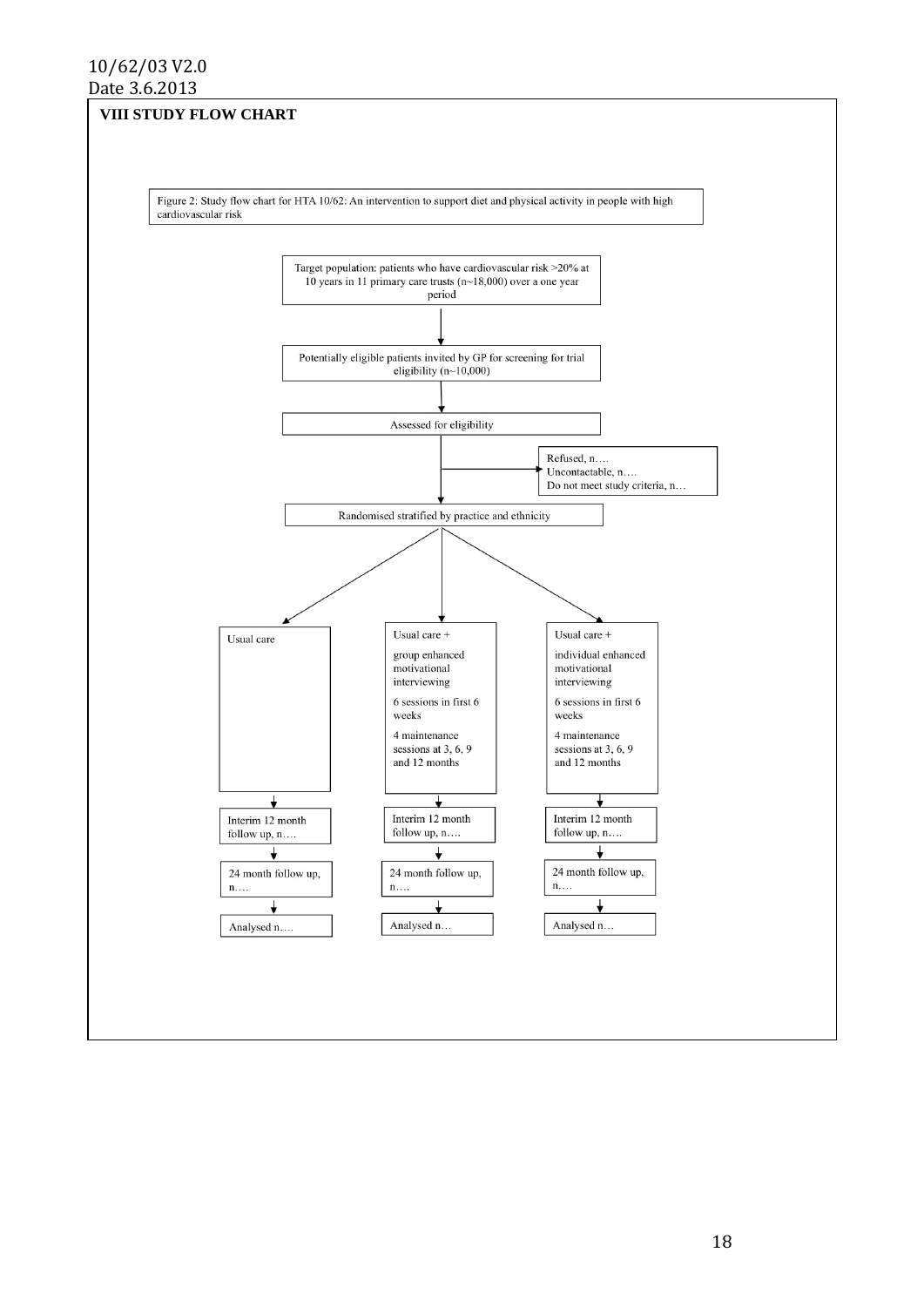#### **IX REFERENCES**

- 1. Prospective Studies Collaboration. Body-mass index and cause-specific mortality in 900,000 adults: collaborative analyses of 57 prospective studies. *Lancet* 2009;373(9669):1083-96.
- 2. Prospective Studies Collaboration. Age-specific relevance of usual blood pressure to vascular mortality: a metaanalysis of individual data for one million adults in 61 prospective studies. *Lancet* 2002;360:1903-13.
- 3. Prospective Studies Collaboration. Blood cholesterol and vascular mortality by age, sex, and blood pressure: a metaanalysis of individual data from 61 prospective studies with 55,000 vascular deaths. *Lancet* 2007;370:1829-39.
- 4. Kvaavik E, Batty G, Ursin G, Huxley R, Gale C. Influence of individual and combined health behaviors on total and cause-specific mortality in men and women: the United Kingdom health and lifestyle survey. *Arch Intern Med* 2010;170:711-8.
- 5. Wild S, McKeigue P. Cross-sectional analysis of mortality by country of birth in England and Wales 1970-1992. *BMJ* 1997;314:705-10.
- 6. Unal B, Critchley JA, Capewell S. Explaining the Decline in Coronary Heart Disease Mortality in England and Wales Between 1981 and 2000. *Circulation* 2004;109:1101-07.
- 7. Hardoon SL, Whincup PH, Lennon LT, Wannamethee SG, Capewell S, Morris RW. How Much of the Recent Decline in the Incidence of Myocardial Infarction in British Men Can Be Explained by Changes in Cardiovascular Risk Factors?: Evidence From a Prospective Population-Based Study. *Circulation* 2008;117:598-604.
- 8. Brunner E, Rees K, Ward K, Burke M, Thorogood M. Dietary advice for reducing cardiovascular risk: Cochrane Database of Systematic Reviews 2007.
- 9. Dansinger M, Tatsioni A, Wong J, Chung M, Balk E. Meta-analysis: the effect of dietary counseling for weight loss. *Ann Intern Med* 2007;147:41-50.
- 10. Chief Medical Officer. At least 5 a week: evidence on the impact of physical activity and its relationship to health. London, 2004.
- 11. Morris J, Hardman A. Walking to health. *Sports Med* 1997;23:306-32.
- 12. Ogilvie D, Foster CE, Rothnie H, Cavill N, Hamilton V, Fitzsimons CF, et al. Interventions to promote walking: systematic review. *BMJ* 2007;334(7605):1204.
- 13. Craig R, Mindell J, Hirani Ve. Health Survey for England 2008.Volume 1: Physical activity and fitness and Volume 2: Methods and documentation[.www.ic.nhs.uk/pubs/hse08physicalactivity.](http://www.ic.nhs.uk/pubs/hse08physicalactivity) London: The NHS Information Centre, 2009.
- 14. Hillsdon M, Foster C, Cavill N, Crombie H, Naidoo B. The effectiveness of public health interventions for increasing physical activity among adults: a review of reviews. . London: Health Development Agency, 2005.
- 15. Bravata DM, Smith-Spangler C, Sundaram V, Gienger AL, Lin N, Lewis R, et al. Using Pedometers to Increase Physical Activity and Improve Health: A Systematic Review. *JAMA* 2007;298:2296-304.
- 16. Cress M, Buchner D, Prohaska T, Rimmer J, Brown M, Macera C, et al. Best practices for physical activity programs and behavior counseling in older adult populations. *J Aging Phys Act* 2005;13:61-74.
- 17. Ebrahim S, Taylor F, Ward K, Beswick A, Burke M, Davey Smith G. Multiple risk factor interventions for primary prevention of coronary heart disease. . *Cochrane Database of Systematic Reviews,. DOI: 10.1002/14651858.CD001561.pub3.* 2011(Issue 1. Art. No: CD001561.pub3).
- 18. Miller W, Rollnick S. *Motivational interviewing: preparing people to change addictive behaviour.* 2nd ed. New York: Guildford Press, 2002.
- 19. Burke B, Arkowitz H, Mencola M. The efficacy of motivational interviewing: A meta-analysis of controlled clinical trials. *Journal of Consulting and Clinical Psychology* 2003;71:843-61
- 20. Rubak S, Sandbæk A, Lauritzen T, Christensen B. Motivational interviewing: a systematic review and metaanalysis. *Br J Gen Practice* 2005;55:305–12.
- 21. Ismail K, Thomas SM, Maissi E, Chalder T, Schmidt U, Bartlett J, et al. Motivational Enhancement Therapy with and without Cognitive Behavior Therapy to Treat Type 1 Diabetes: A Randomized Trial. *Ann Intern Med* 2008;149:708-19.
- 22. Ismail K, Maissi E, Thomas S, Chalder T, Schmidt U, Bartlett J, et al. A randomised controlled trial of cognitive behaviour therapy and motivational interviewing for people with Type 1 diabetes mellitus with persistent suboptimal glycaemic control: A Diabetes and Psychological Therapies (ADaPT) study. *Health Technol Assess* 2010;14.
- 23. Anton RF, O'Malley SS, Ciraulo DA, Cisler RA, Couper D, Donovan DM, et al. Combined Pharmacotherapies and Behavioral Interventions for Alcohol Dependence. *JAMA* 2006;295(17):2003-17.
- 24. Baker MK, Simpson K, Lloyd B, Bauman AE, Singh MAF. Behavioral strategies in diabetes prevention programs: A systematic review of randomized controlled trials. *Diabetes Research and Clinical Practice*;91(1):1-12.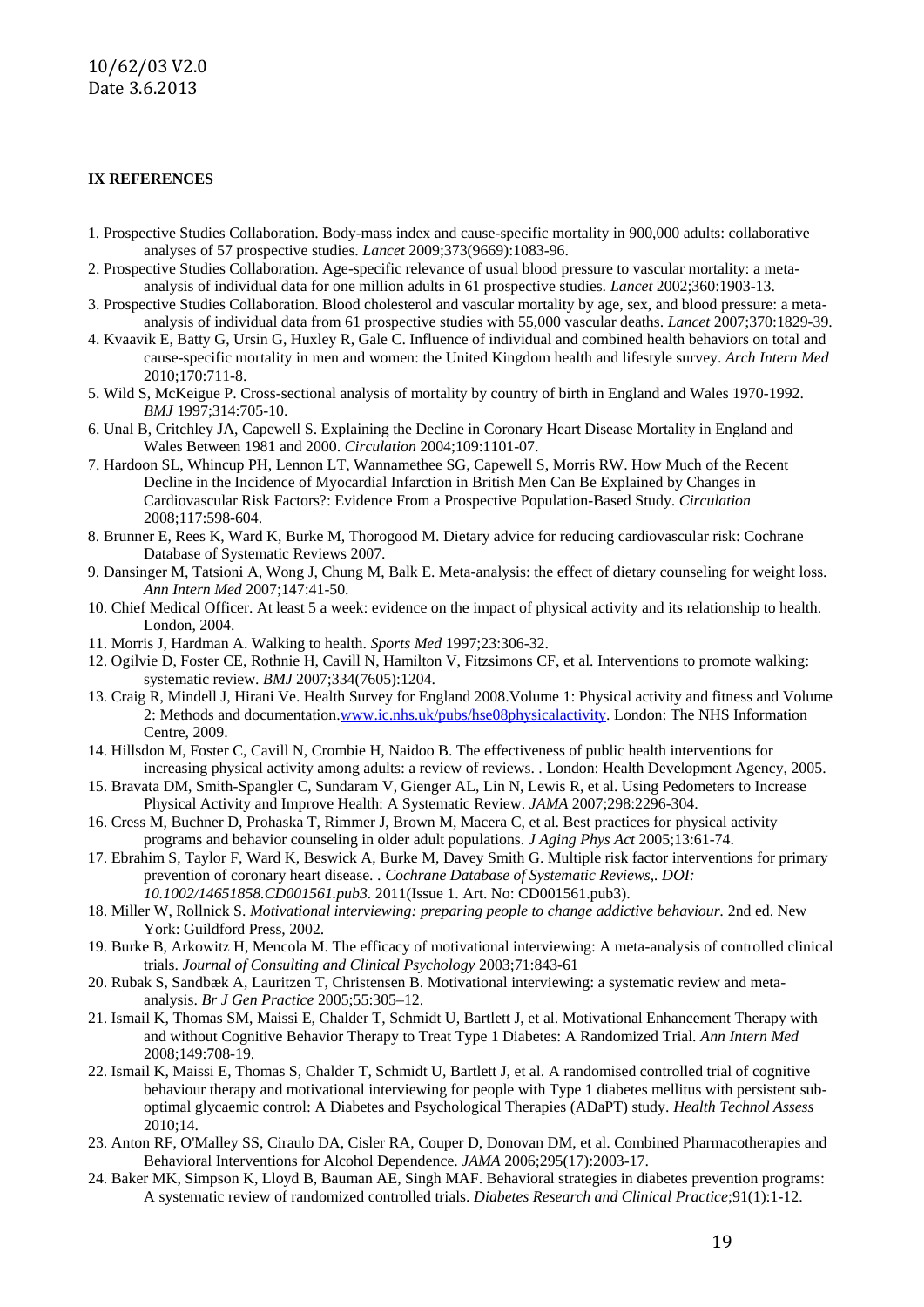## 10/62/03 V2.0

Date 3.6.2013

- 25. Azjen I. The theory of planned behavior. *Organizational Behavior and Human Decision Processes* 1991;50:179 211.
- 26. Greaves C, Sheppard K, Abraham C, Hardeman W, Roden M, Evans P, et al. Systematic review of reviews of intervention components associated with increased effectiveness in dietary and physical activity interventions. *BMC Public Health* 2011;11:119.
- 27. Abraham C, Michie S. A taxonomy of behavior change techniques used in interventions. *Health Psychology* 2008;27:379 - 87.
- 28. Department of Health. Putting prevention first. Vascular Checks: risk assessment and management London: Department of Health, 2008.
- 29. Carr S, Lhussier M, Forster N, Geddes L, Deane K, Pennington M, et al. An evidence synthesis of qualitative and quantitative research on component intervention techniques, effectiveness, cost-effectiveness, equity and acceptability of different versions of health-related lifestyle advisor role in improving health. *Health Technol Assess* 2011;15.
- 30. Saunders J, Aasland O, Thomas B, de la Fuente J, Grant M. Development of the Alcohol Use Disorders Test (AUDIT): WHO collaborative project on the early detection of persons with harmful alcohol consumption. *Addiction* 1993;88:791-804.
- 31. Plasqui G, Westerterp K. Physical activity assessment with accelerometers: an evaluation against doubly labeled water. *Obesity (Silver.Spring)* 2007;**15**:2371-9.
- 32. Nelson M, Haraldsdóttir J. Food photographs: practical guidelines I. Design and analysis of studies to validate portion size estimates. *Public Health Nutrition* 1998;1:219-30.
- 33. Welch A, Luben R, Khaw K, Bingham S. The CAFE computer program for nutritional analysis of the EPIC-Norfolk food frequency questionnaire and identification of extreme nutrient values. *Journal of Human Nutrition and Dietetics* 2005;18:99-116.
- 34. Broadbent E, Petrie K, Main J, Weinman J. The Brief Illness Perception Questionnaire. *Journal of Psychosomatic Research* 2006;60:631-37.
- 35. Chang M-W, Nitzke S, Brown RL, Baumann LC, Oakley L. Development and Validation of a Self-Efficacy Measure for Fat Intake Behaviors of Low-Income Women. *Journal of Nutrition Education and Behavior*;35:302-07.
- 36. Spitzer R, Kroenke K, Williams J. Validation and utility of a self-report version of PRIME-MD. The PHQ primary care study: primary care evaluation of mental disorders. Patient Health Questionnaire. *JAMA* 1999;282:1737- 44.
- 37. Frasure-Smith N, Lesperance F, Talajic M. Depression following myocardial infarction. Impact on 6-month survival. *Journal of the American Medical Association* 1993;270:1819-25.
- 38. Department of Health. Ambitions for health: a strategic framework for maximising the potential of social marketing and health-related behaviour [\(www.dh.gov.uk/en/Publicationsandstatistics/Publications/PublicationsPolicyAndGuidance/DH\\_090348\).](http://www.dh.gov.uk/en/Publicationsandstatistics/Publications/PublicationsPolicyAndGuidance/DH_090348)) London: Department of Health, 2008.
- 39. Azjen I. The theory of planned behavior. *Organizational Behavior and Human Decision Processes* 1991;50:179- 211.
- 40. Hobbis ICA, Sutton S. Are Techniques Used in Cognitive Behaviour Therapy Applicable to Behaviour Change Interventions Based on the Theory of Planned Behaviour? *Journal of Health Psychology* 2005;10(1):7-18.
- 41. Bandura A. *Social foundations of thought and action: a social cognitive theory*. Englewood Cliffs, NJ: Prentice Hall, 1986.
- 42. Varley R, Webb T, Sheeran P. Making Self-Help More Helpful: A Randomized Controlled Trial of the Impact of Augmenting Self-Help Materials With Implementation Intentions on Promoting the Effective Self-Management of Anxiety Symptoms. *Journal of Consulting and Clinical Psychology* 2011;79:123-8.
- 43. Moyers T, Marin T, Manuel J, Miller W. The motivational interviewing treatment integrity MITI code. Version 2.0 Available[:http://casaa.unm.edu/download/miti.pdf,](http://casaa.unm.edu/download/miti.pdf) 2003.
- 44. Miller W, Moyers T, Arciniega L, Ernst D, Forcehimes A. Training, Supervision and Quality Monitoring of the COMBINE Study Behavioral Interventions. *J. Stud.Alcohol* 2005;Supplement No. 15:188-95.
- 45. Dixon D, Johnston M. Health Behaviour Change Competency Framework: Competences to deliver interventions to change lifestyle behaviours that affect health. [www.healthscotland.com/uploads/.../14543-](http://www.healthscotland.com/uploads/.../14543-HBCC_framework1.pdf) [HBCC\\_framework1.pdf.](http://www.healthscotland.com/uploads/.../14543-HBCC_framework1.pdf) Edinburgh: The Scottish Government, 2010.
- 46. Michie SC, S, West R. Indentifying evidence-based competencies required to deliver behavioural support for smoking cessation. *Annals of Behavioral Medicine* 2011;41:59-70.
- 47. Williams A. The Role of the EUROQOL Instrument in QALY Calculations: York: Centre for Health Economics, 1995.
- 48. Curtis L. Unit costs of health and social care. Canterbury: PSSRU, 2010.
- 49. Villareal DT, Chode S, Parimi N, Sinacore DR, Hilton T, Armamento-Villareal R, et al. Weight Loss, Exercise, or Both and Physical Function in Obese Older Adults. *New England Journal of Medicine*;364(13):1218-29.
- 50. Rose G. Sick Individuals and Sick Populations. *International Journal of Epidemiology* 1985;14(1):32-38.